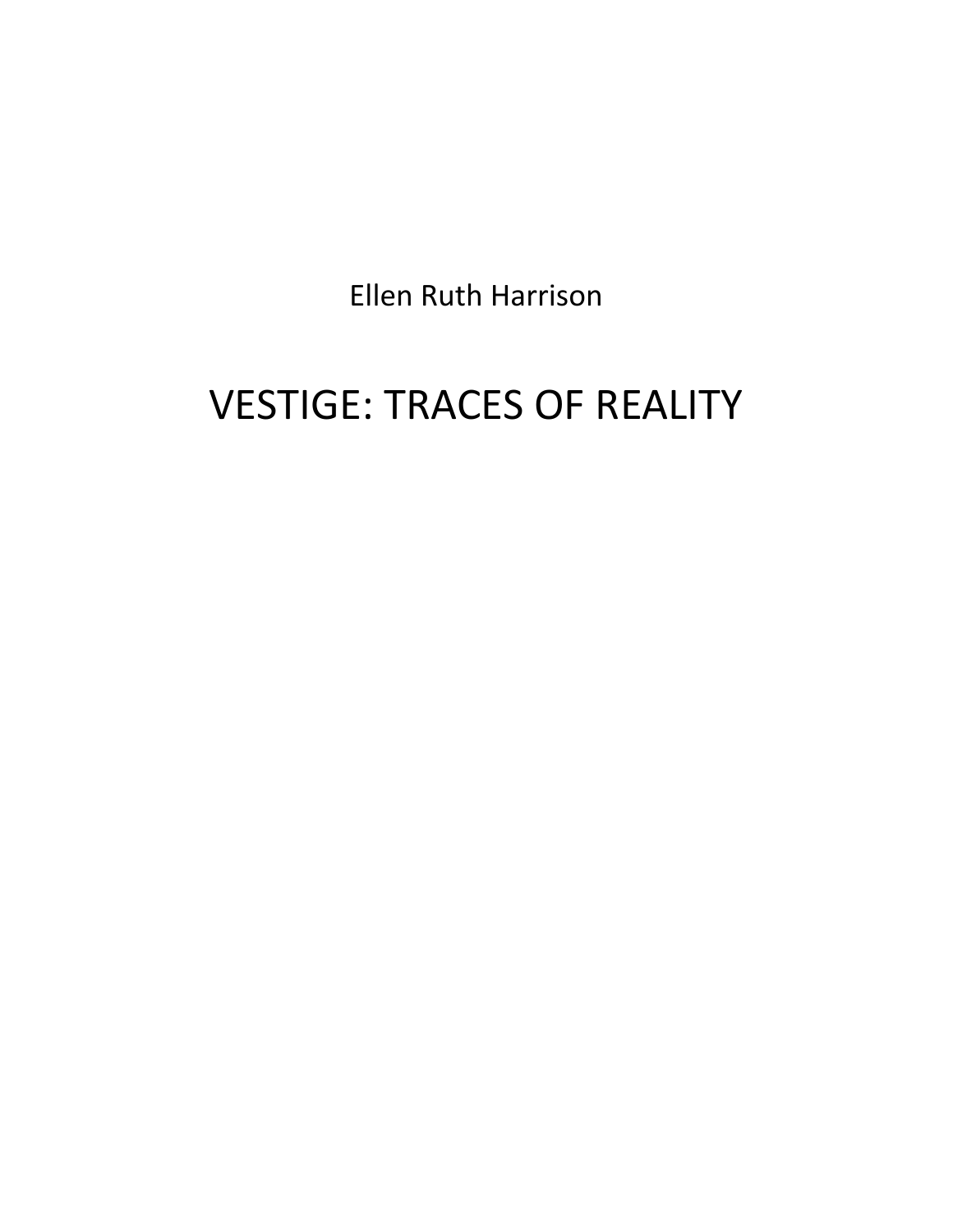#### **Vestige: Traces of Reality**

Fleeting Edge (commissioned by the Ohio Arts Council) **Traces I Fossils** *(commissioned by concert:nova)* **Traces II**

for B<sub>b</sub> clarinet, piano, two violins, viola and cello

#### **Ellen Ruth Harrison**

2013, revised 2014



This artist was awarded an Individual Excellence Award for 2014

I have been fascinated by the idea of musical traces for some time. Just as I have found traces of other music within my own, such as the Shakuhachi-inspired pitch bends in La Danse du Baladin, I have also found traces of my earlier music in later pieces and have at times deliberately taken an earlier piece as a source for a new work. In Fossils, I took fragments of a solo clarinet piece and wove them into a texture of clarinet, piano and string quartet to create a companion movement to Saint-Saëns' Fossiles for concert:nova's Carnival of the Animals music and dance project. I found this concept to be intriguing and, after writing another movement for the same ensemble, I excavated material from both of them to create Traces I and II. The deconstruction of the original solo clarinet work thus led to the construction of another, which in spite of some borrowed material, is a vastly different piece. This is a concept I intend to keep exploring.

Duration: circa 13 minutes

EllenRuthHarrison.com ellen.harrison@uc.edu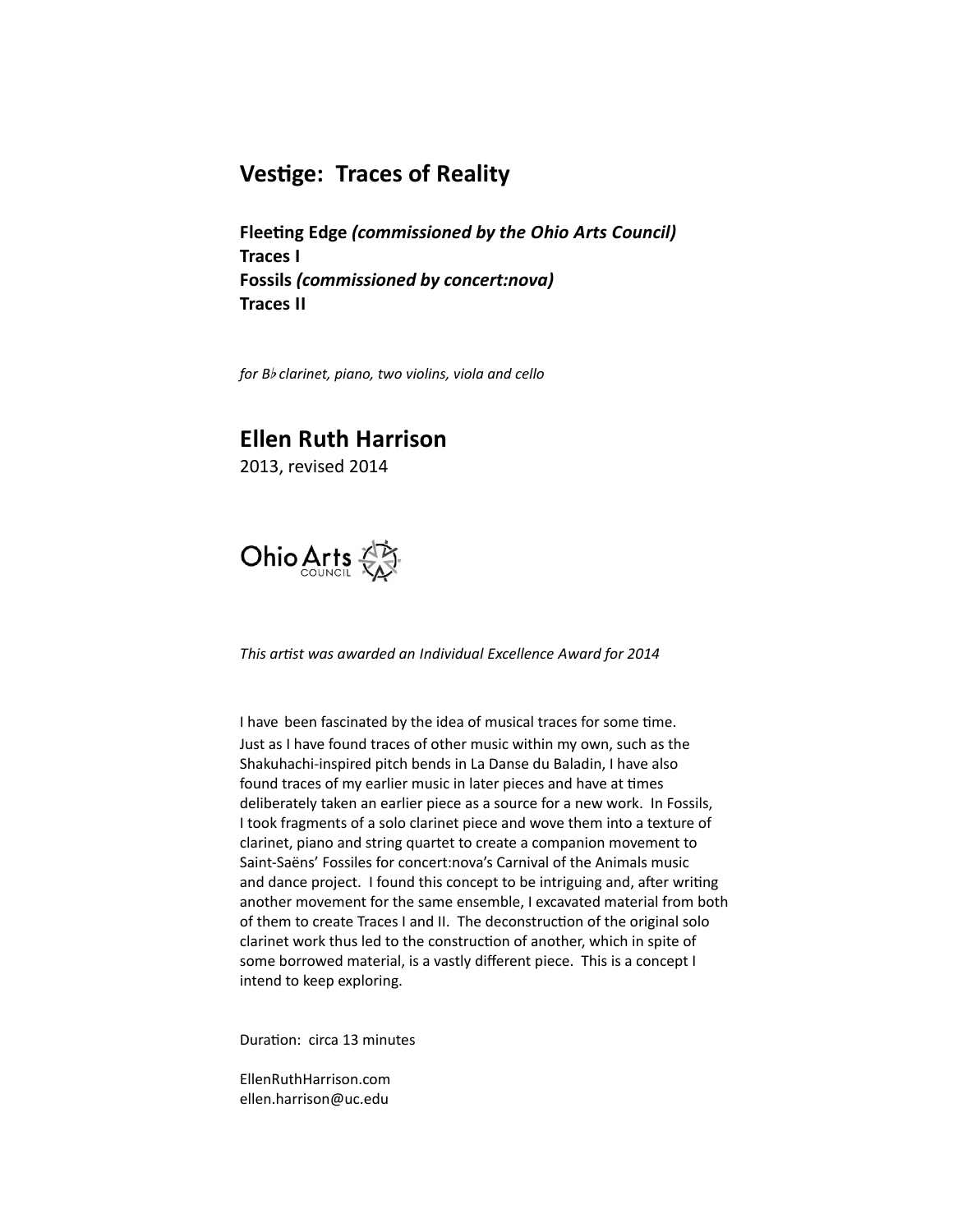## Fleeting Edge Vestige: Traces of Reality

**Ellen Ruth Harrison** 



© 2014 Ellen Ruth Harrison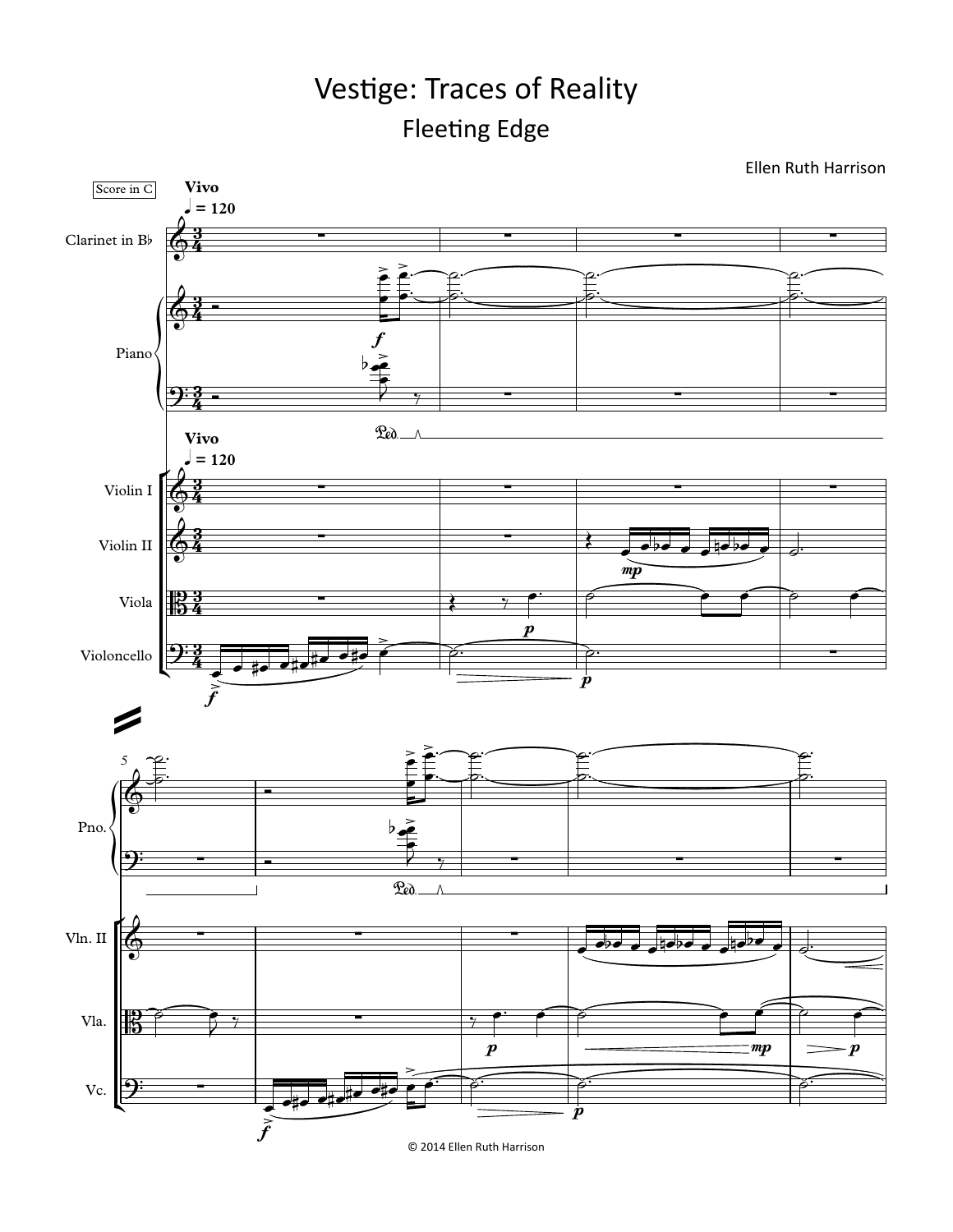



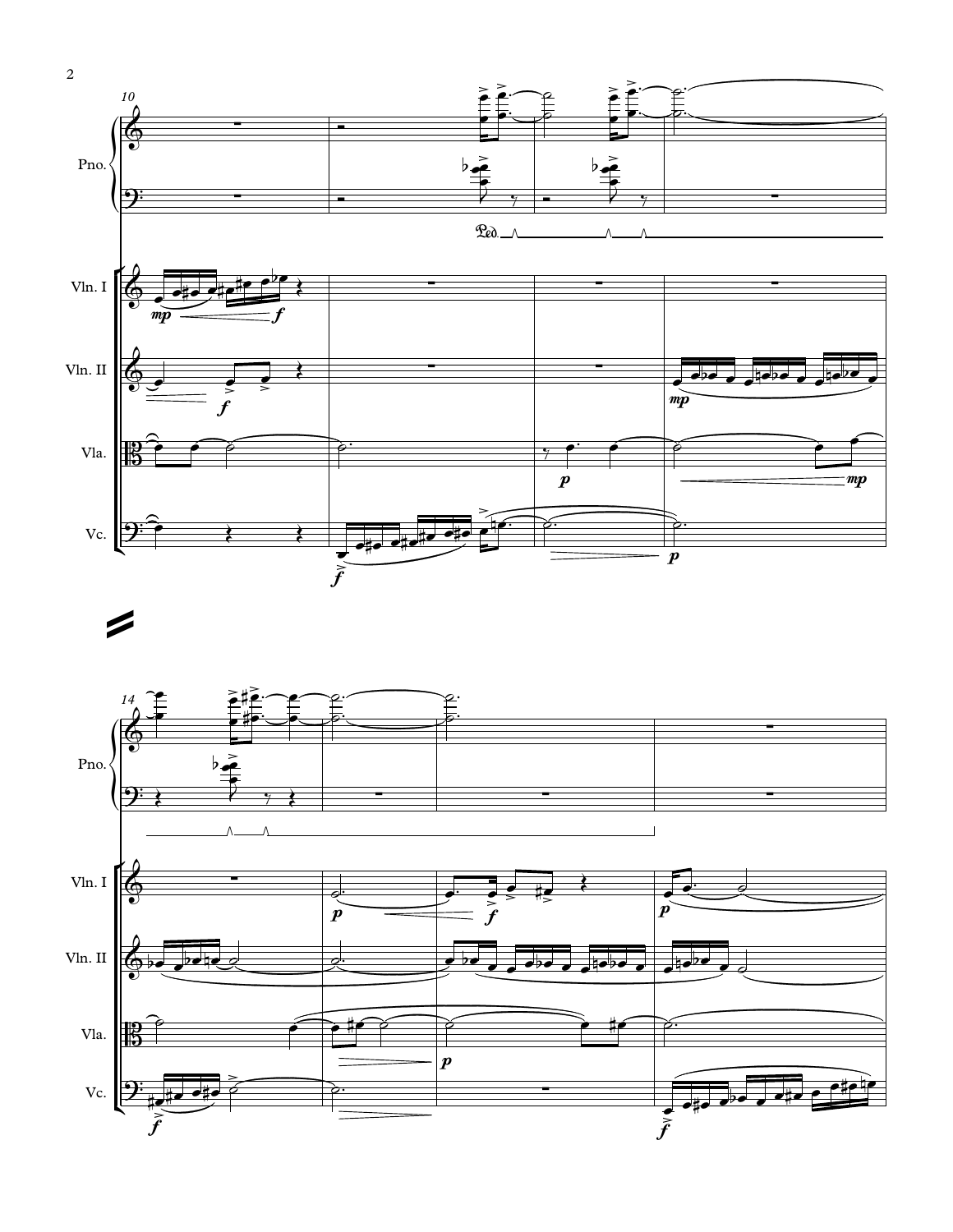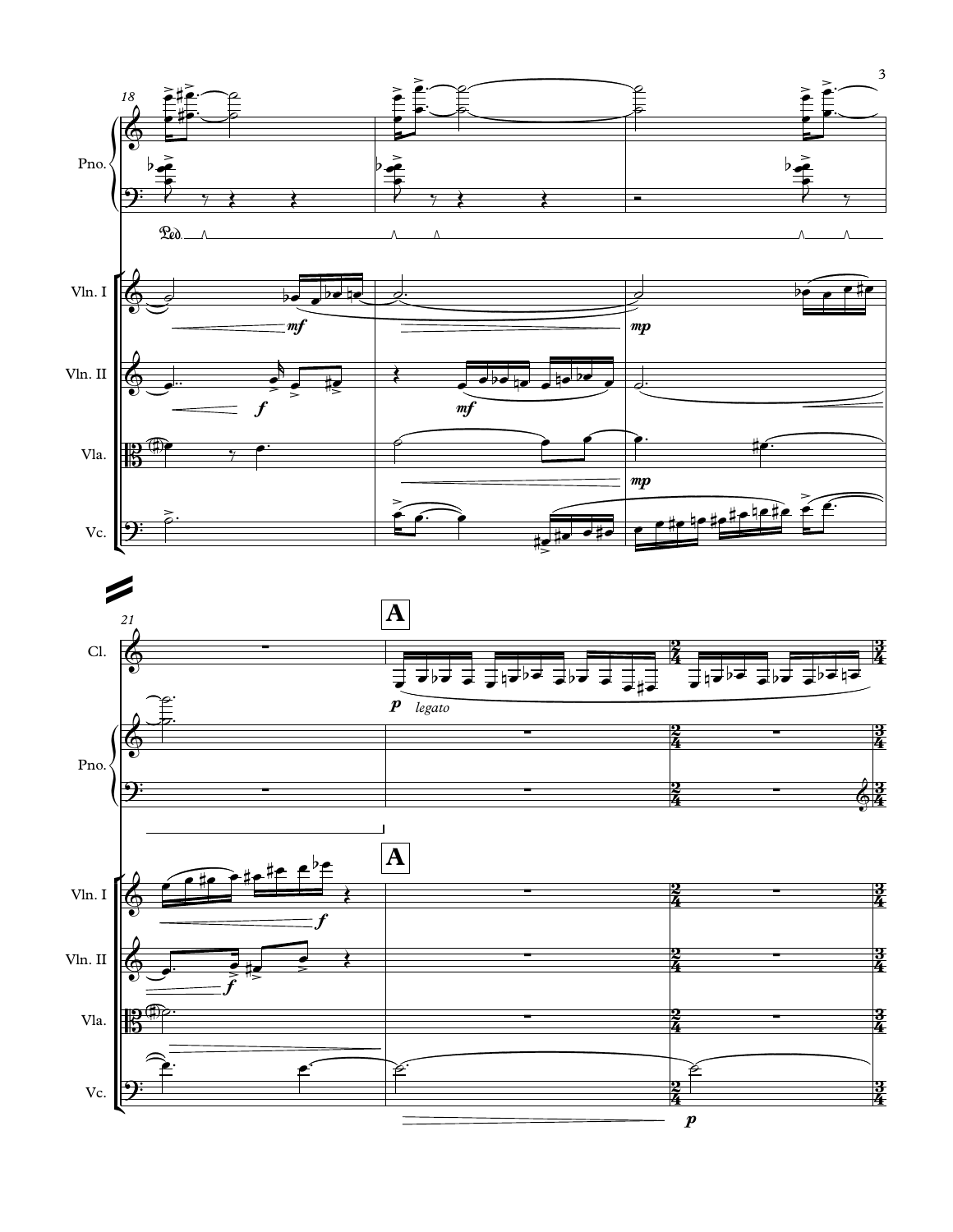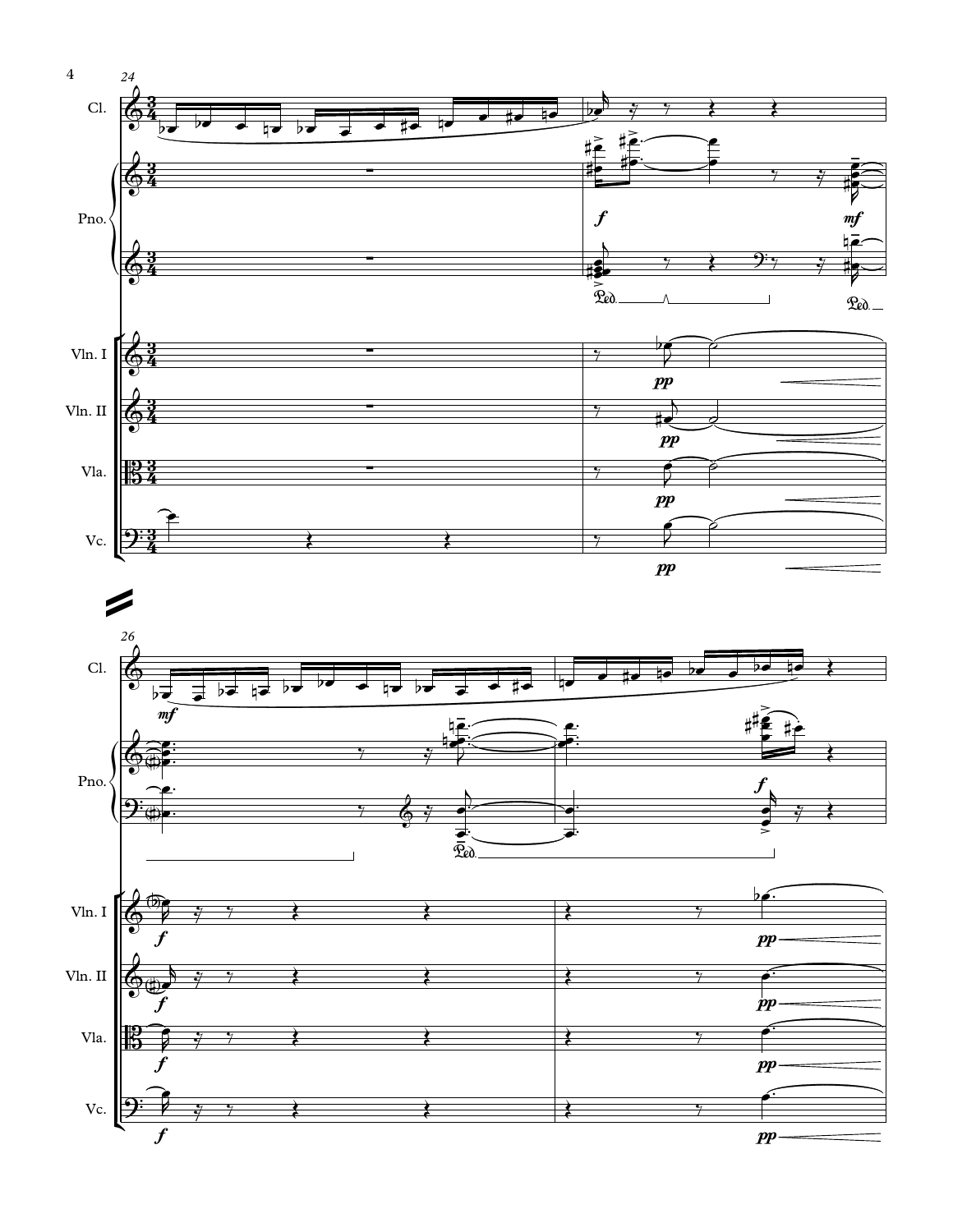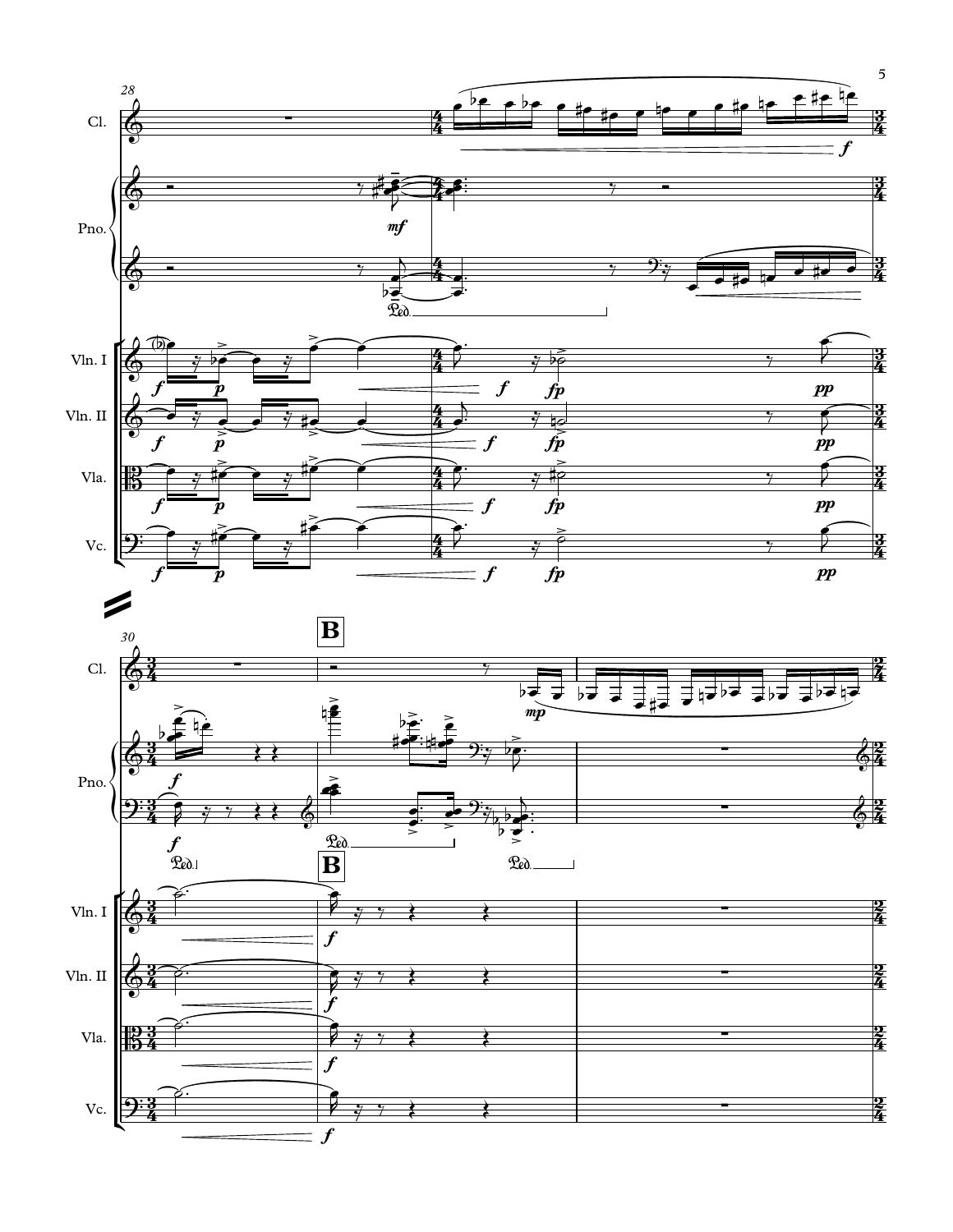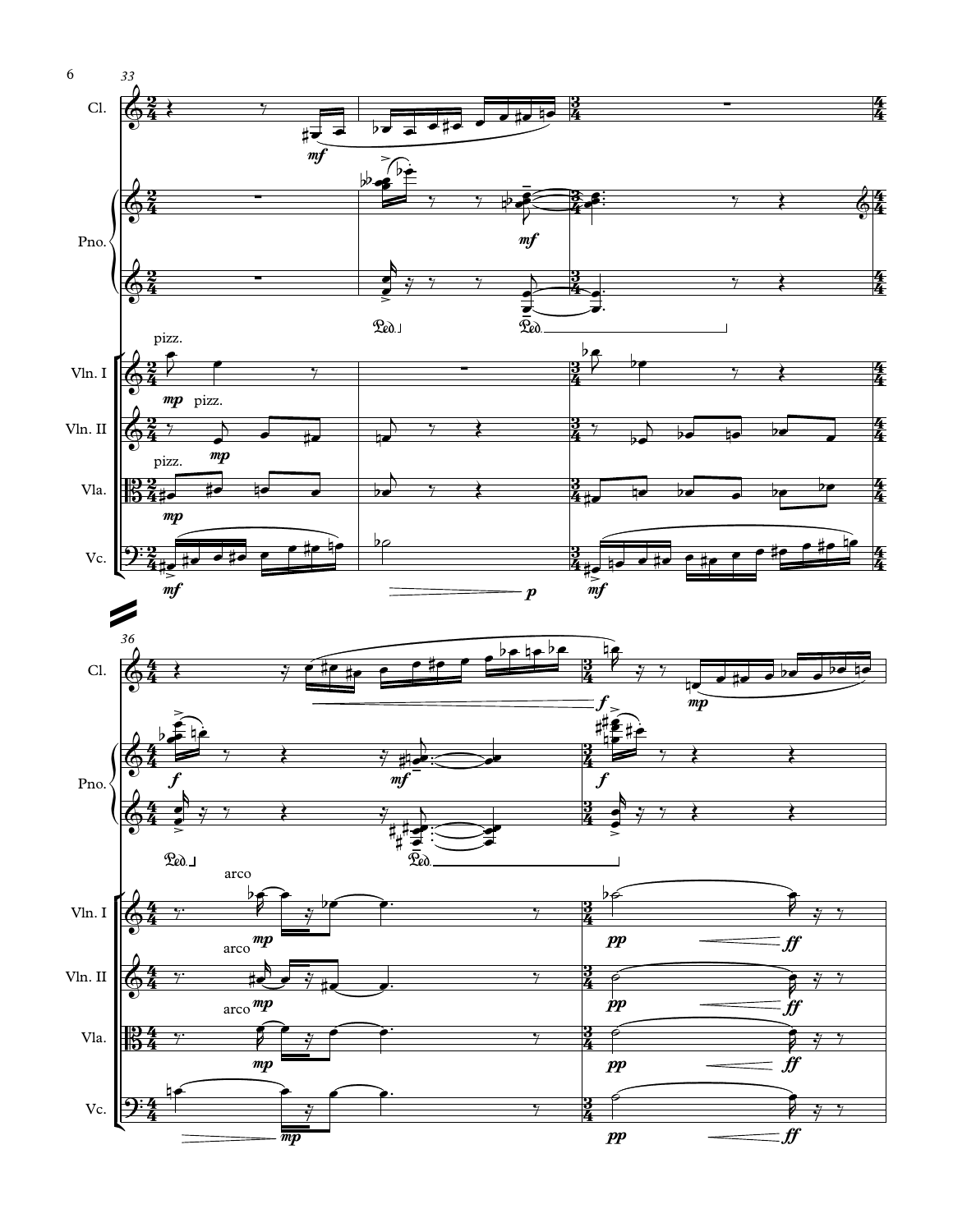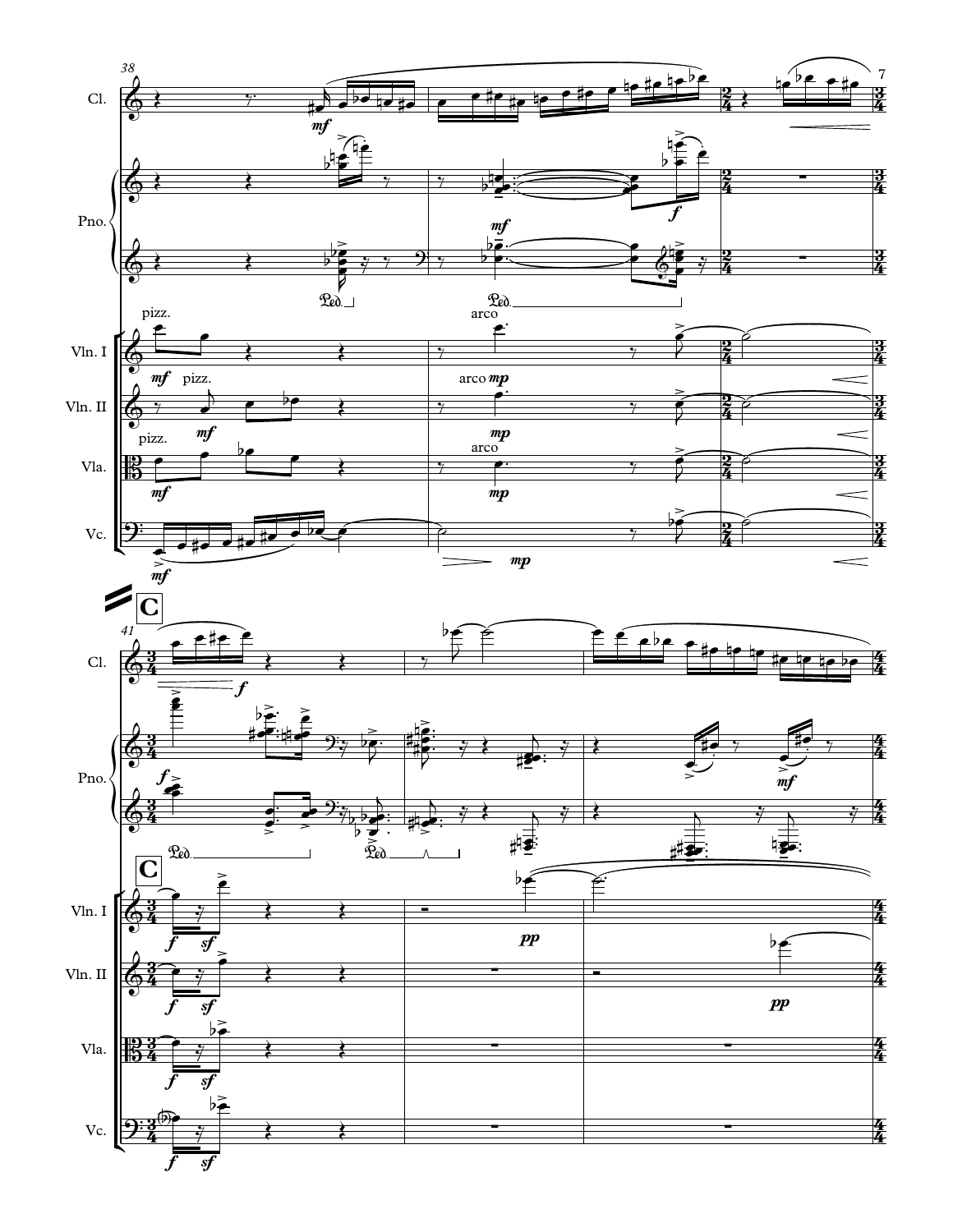

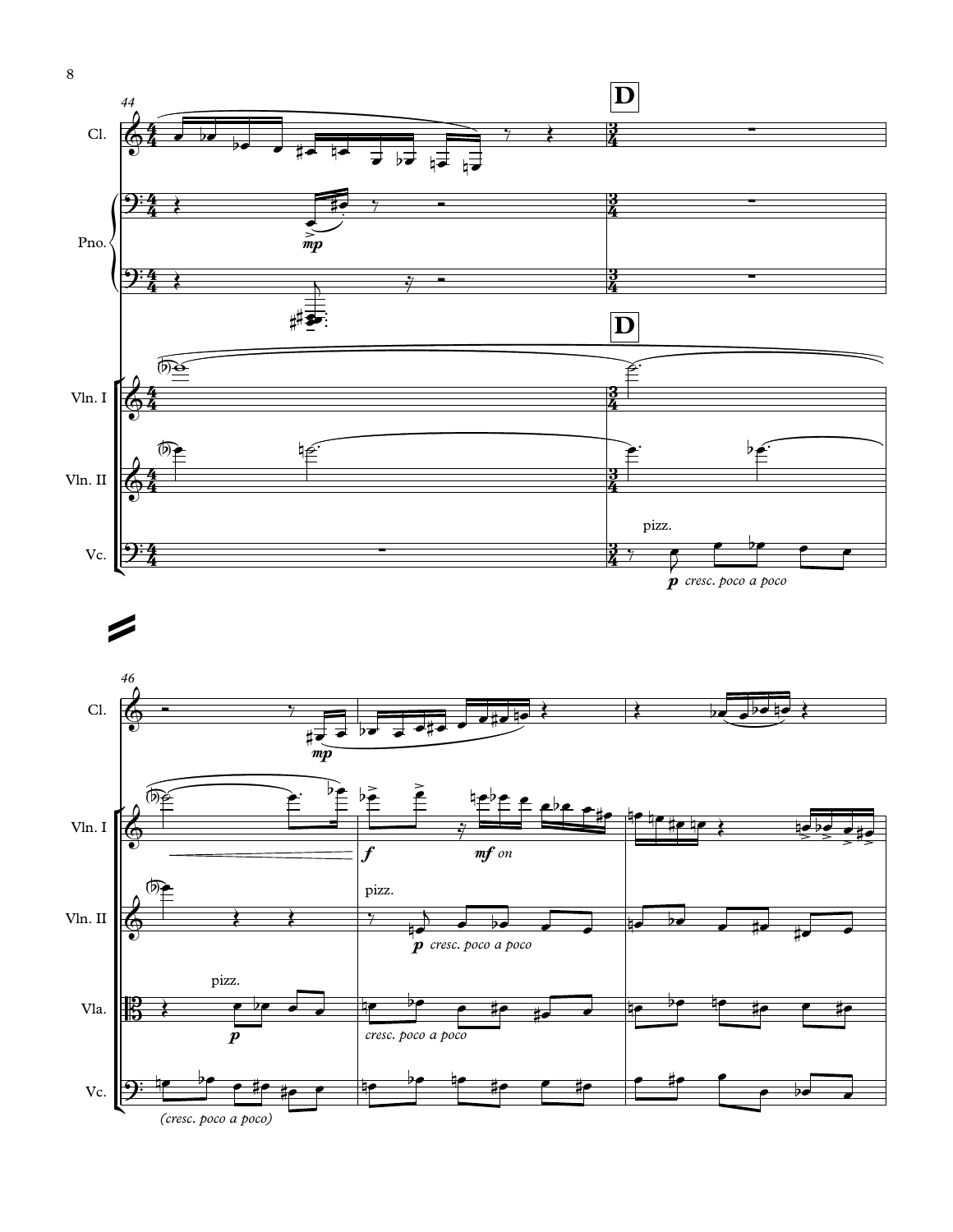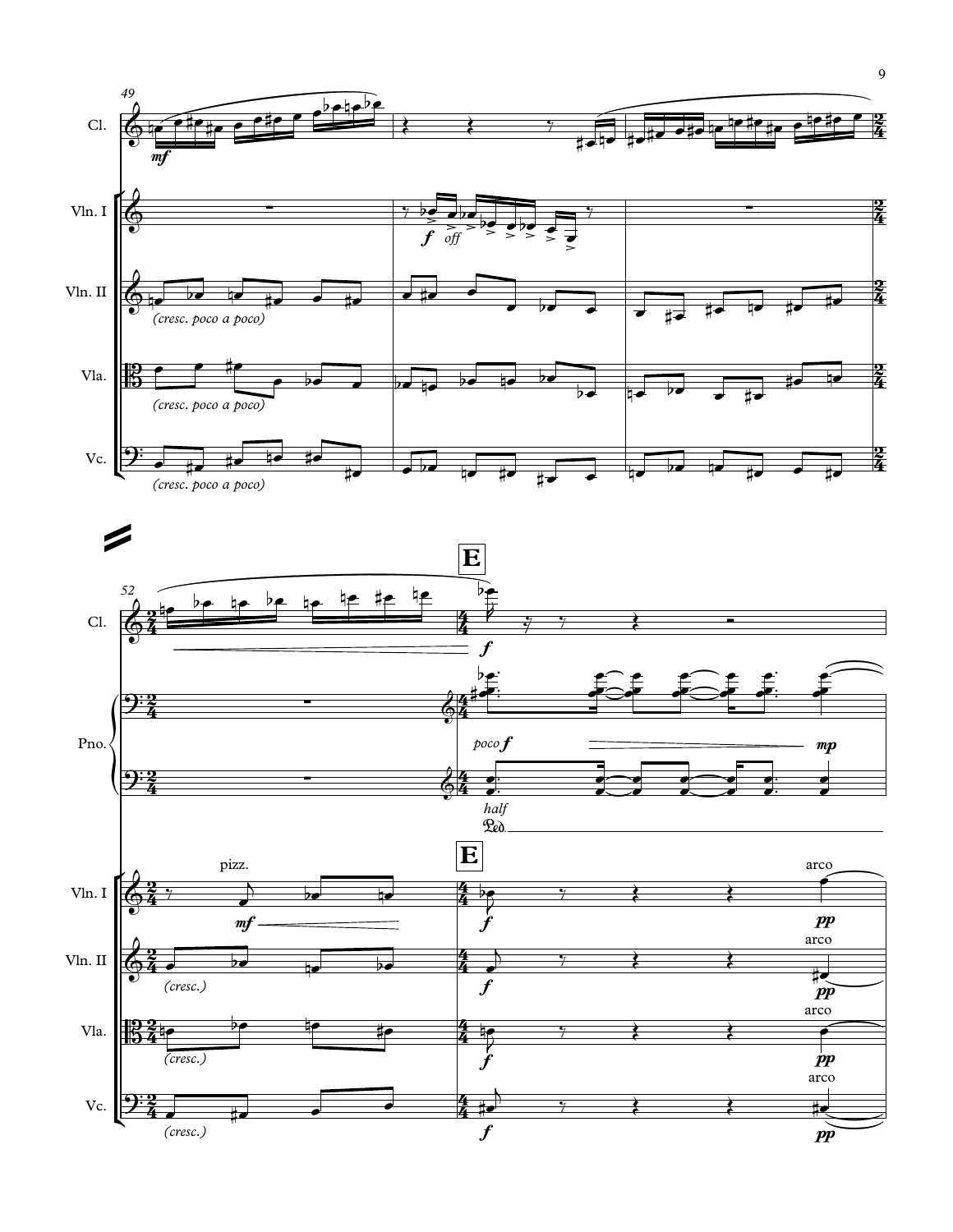

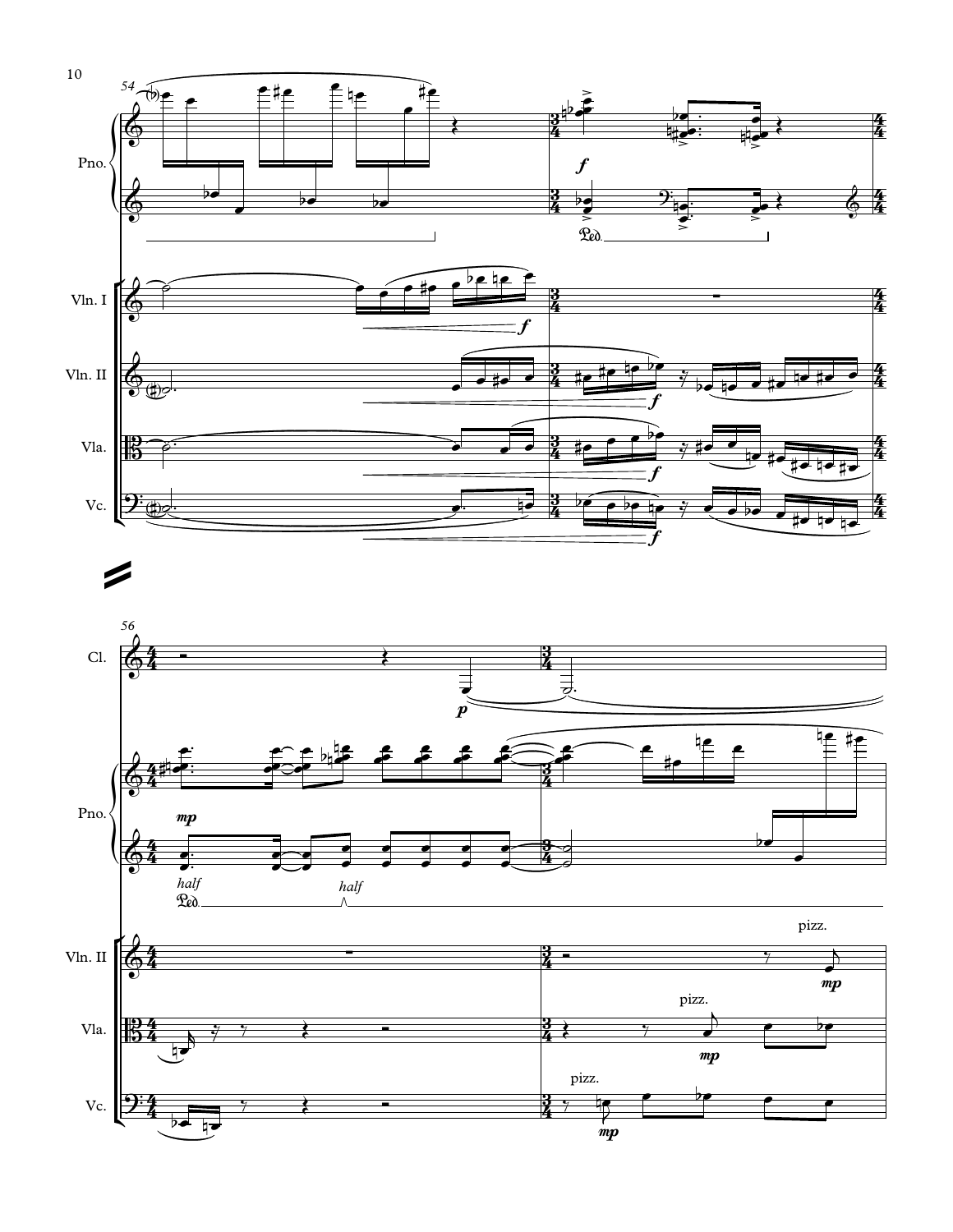

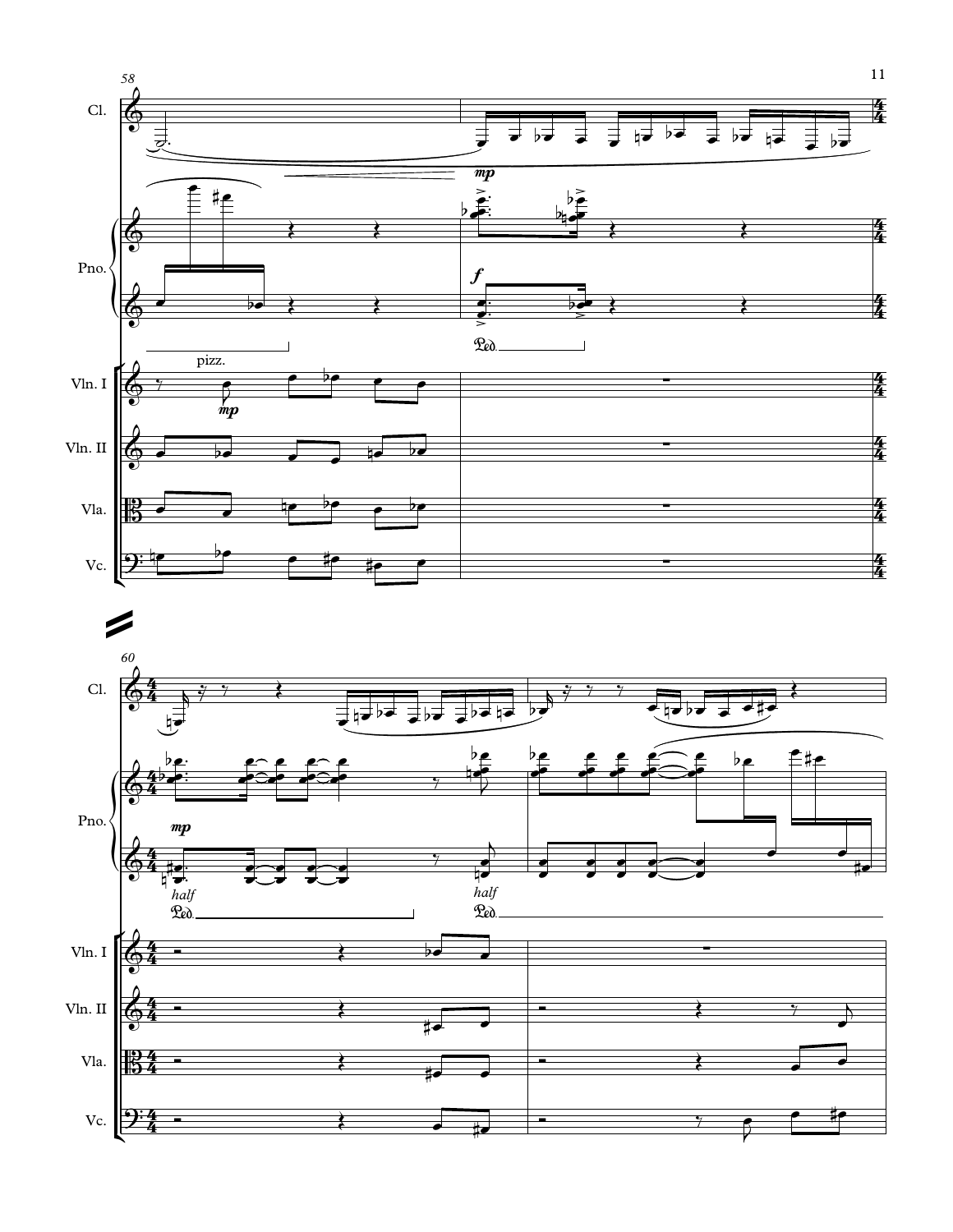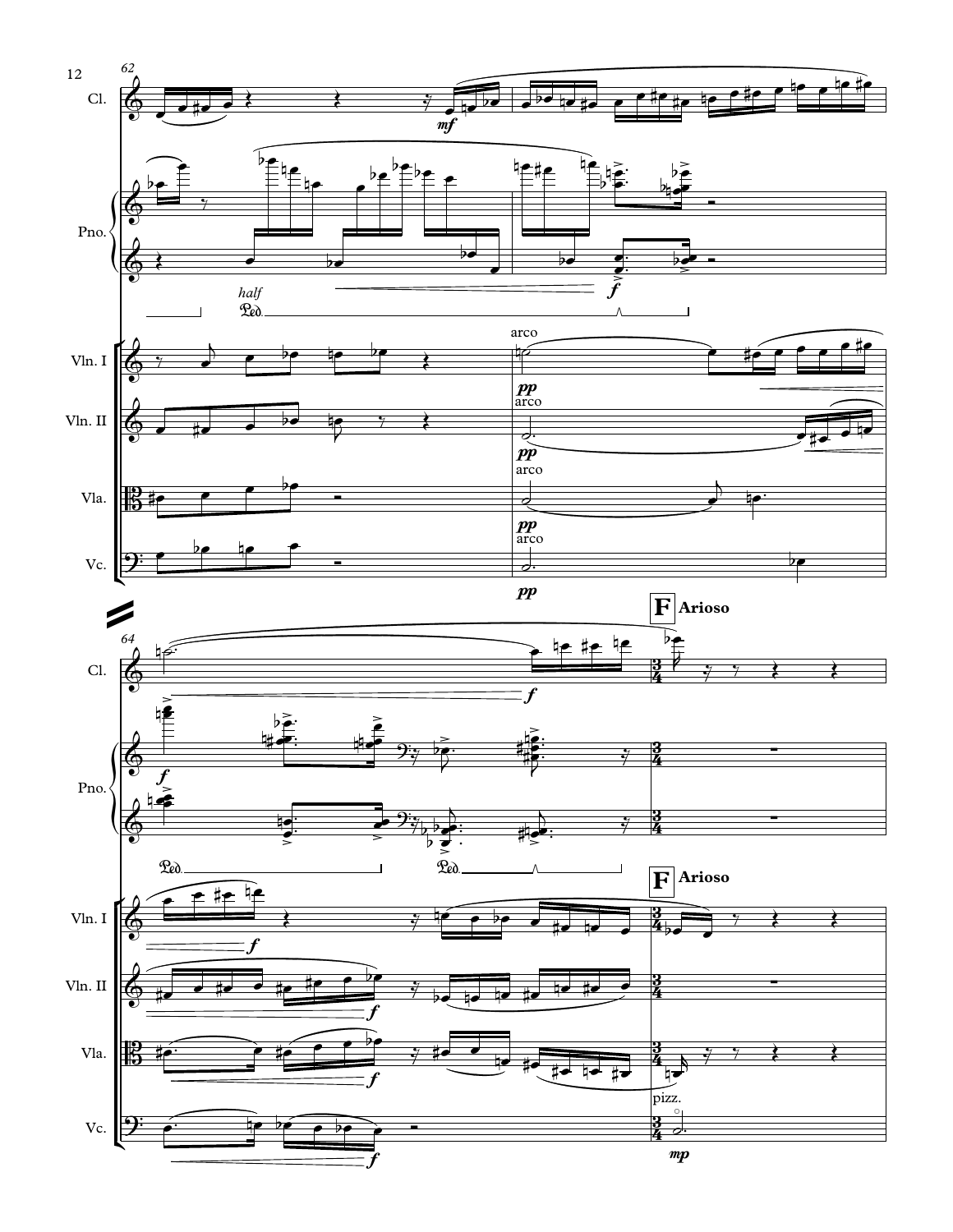

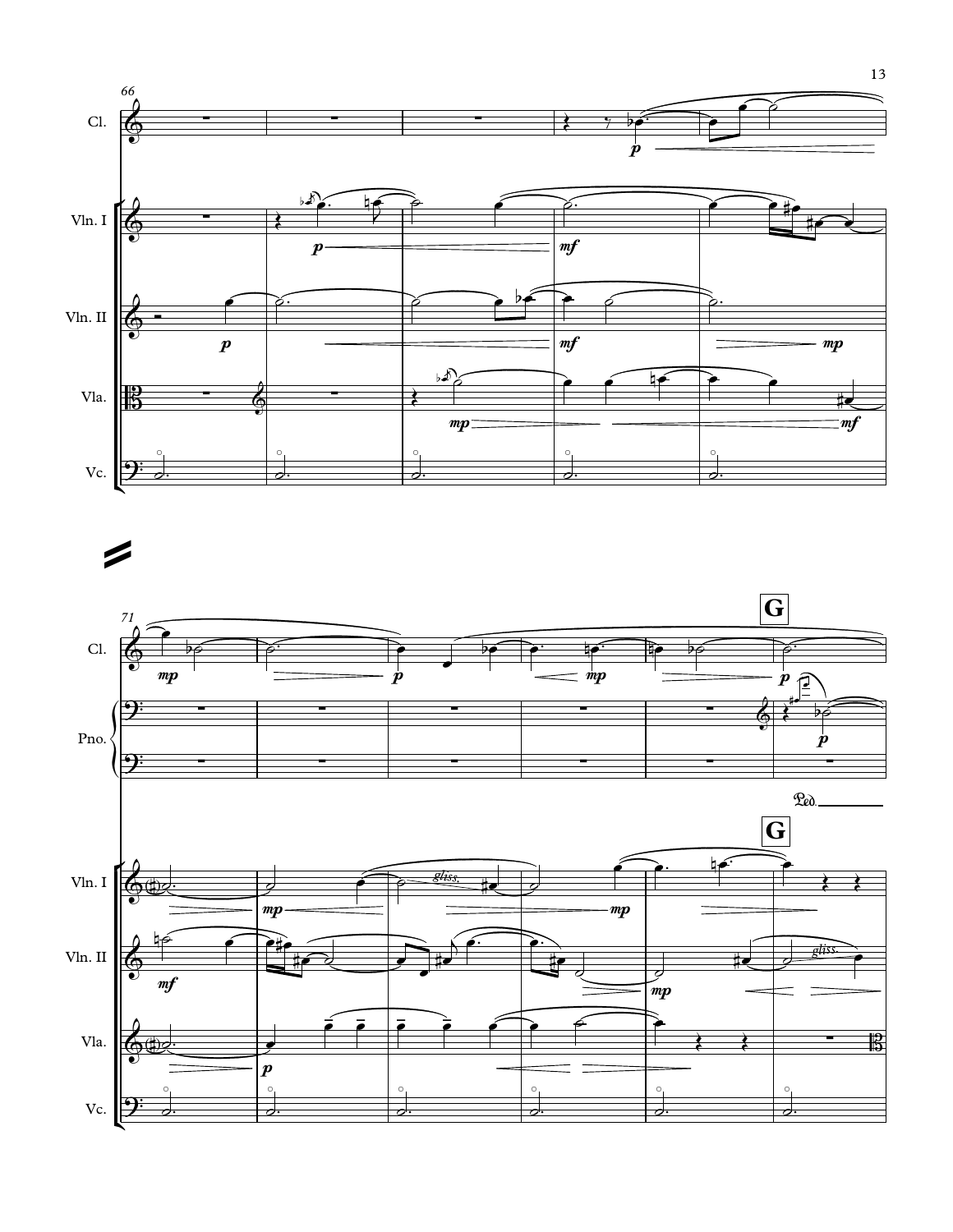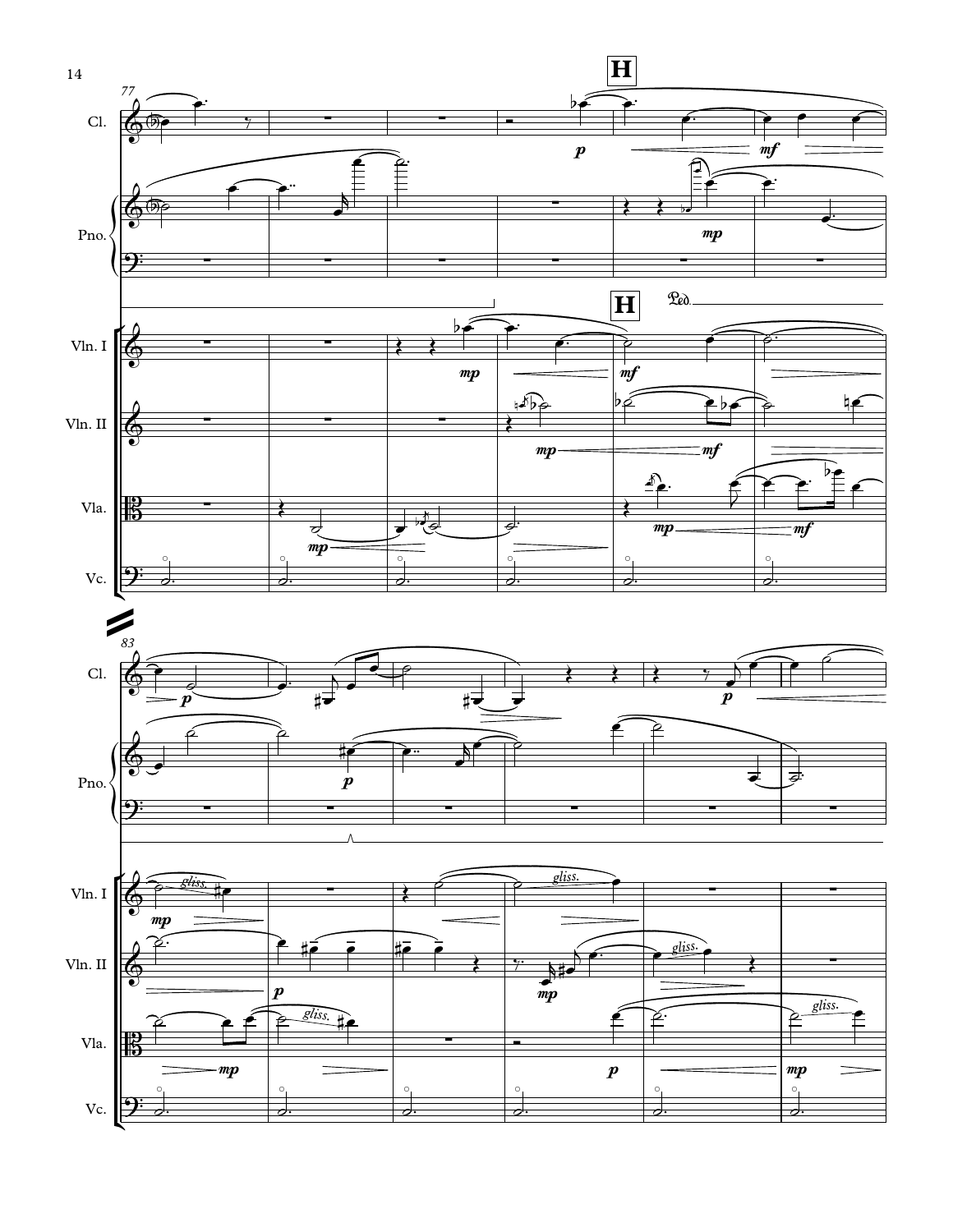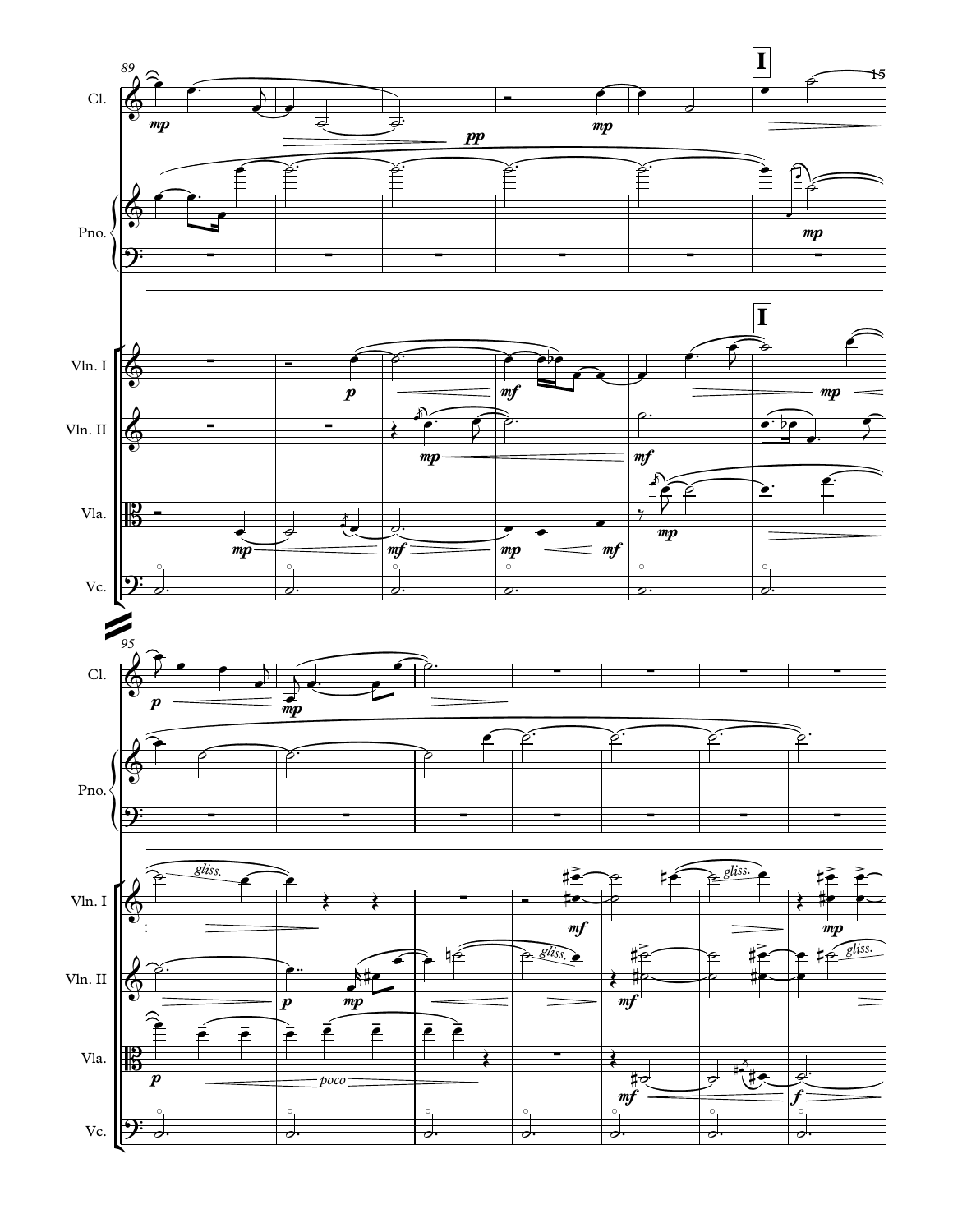

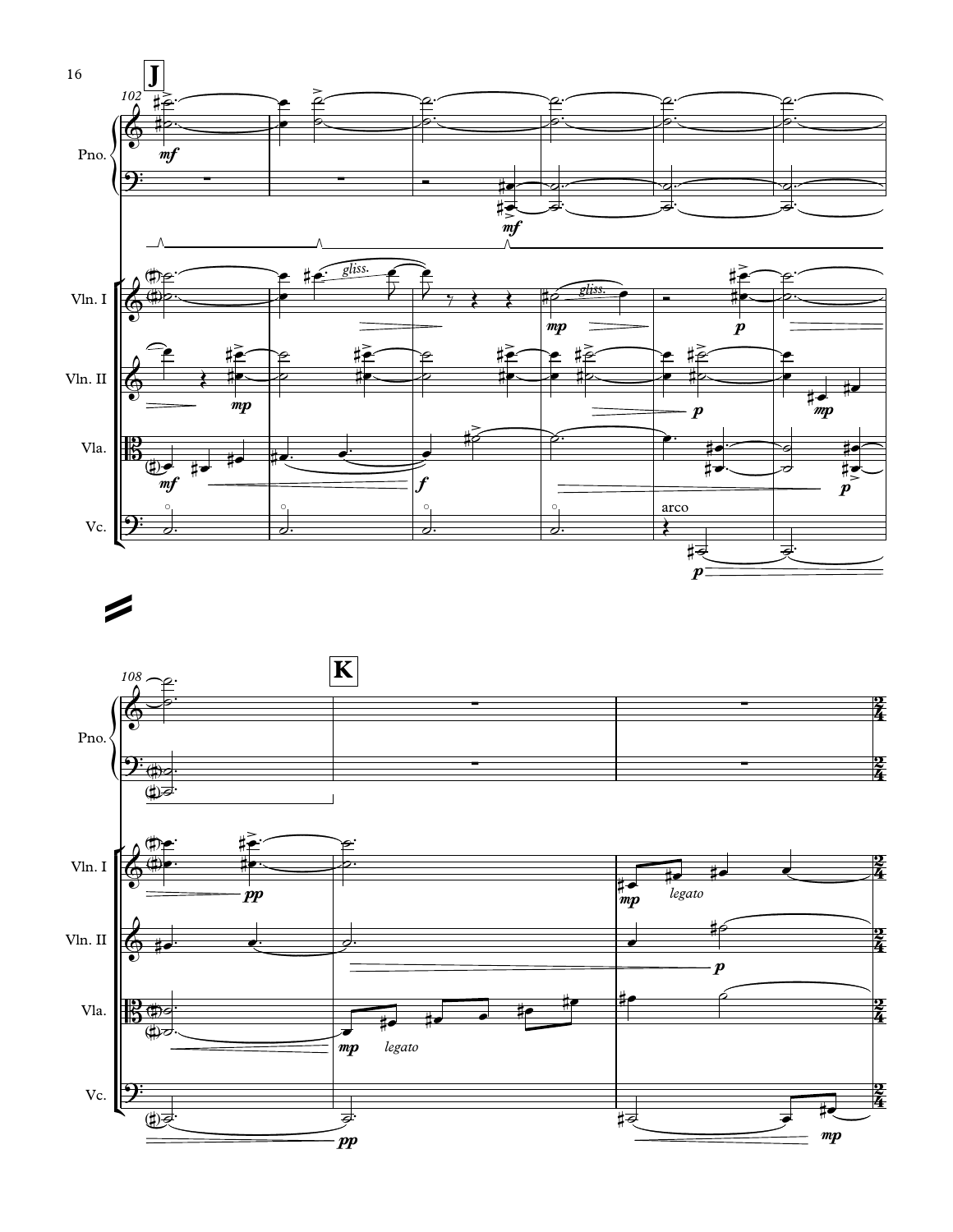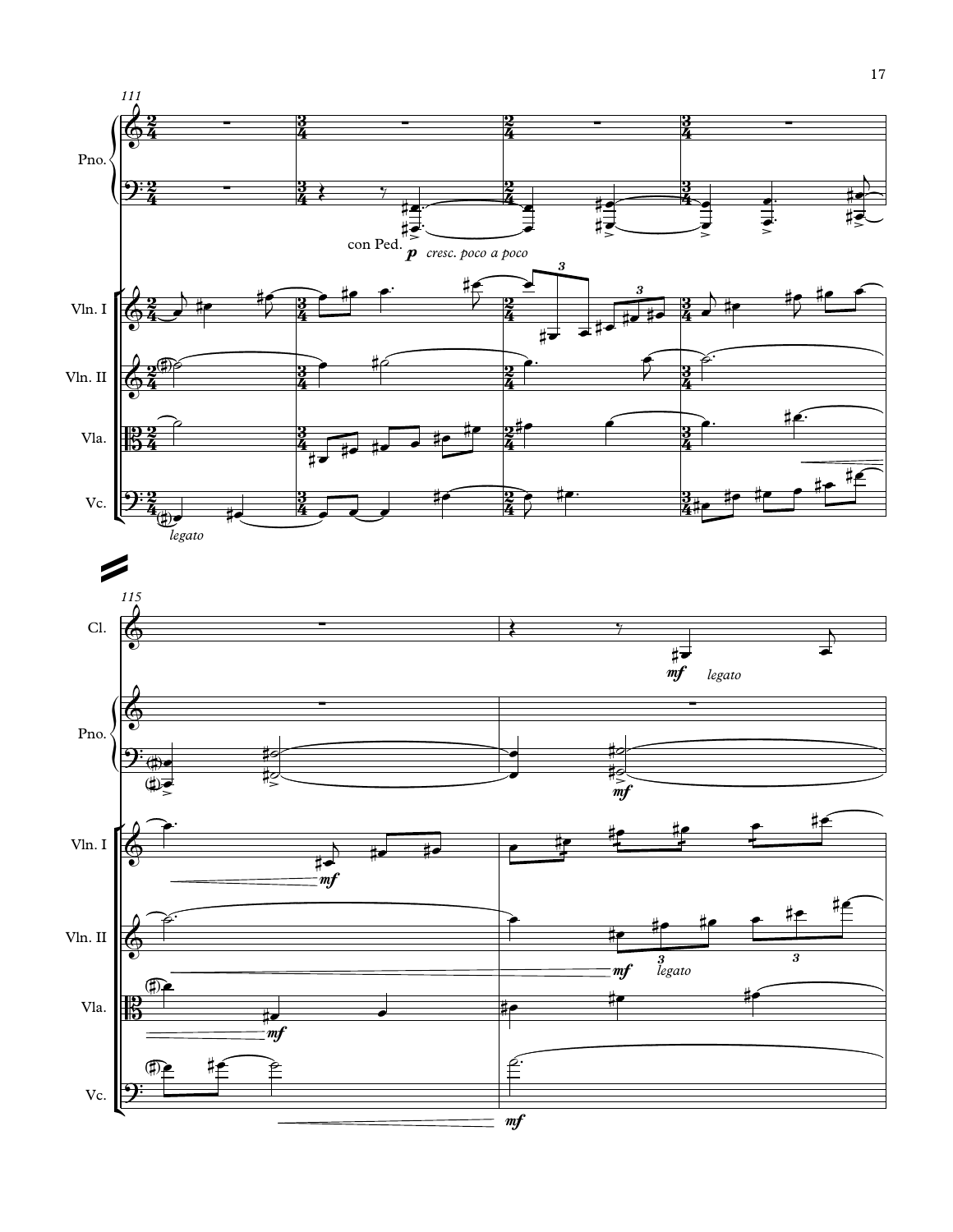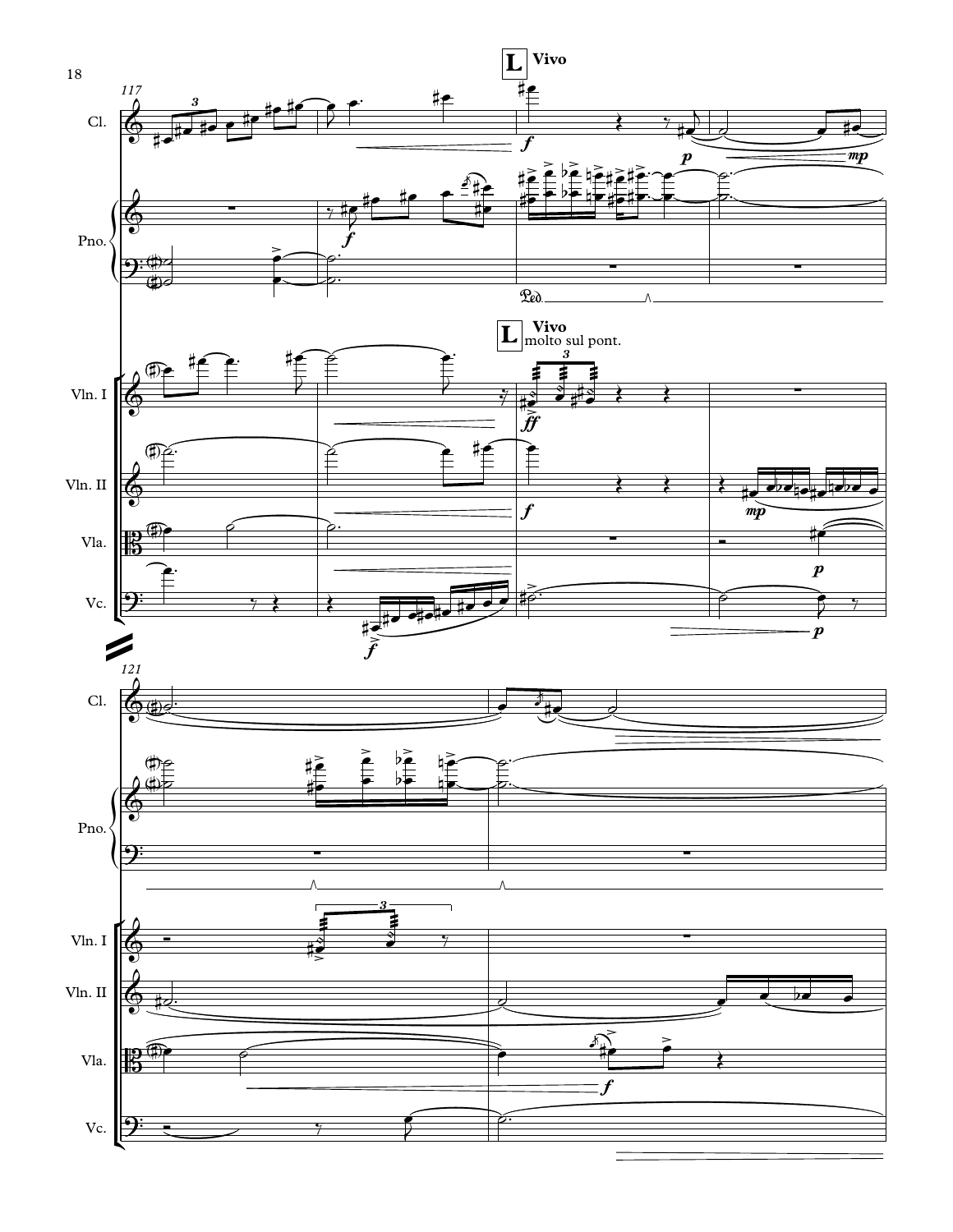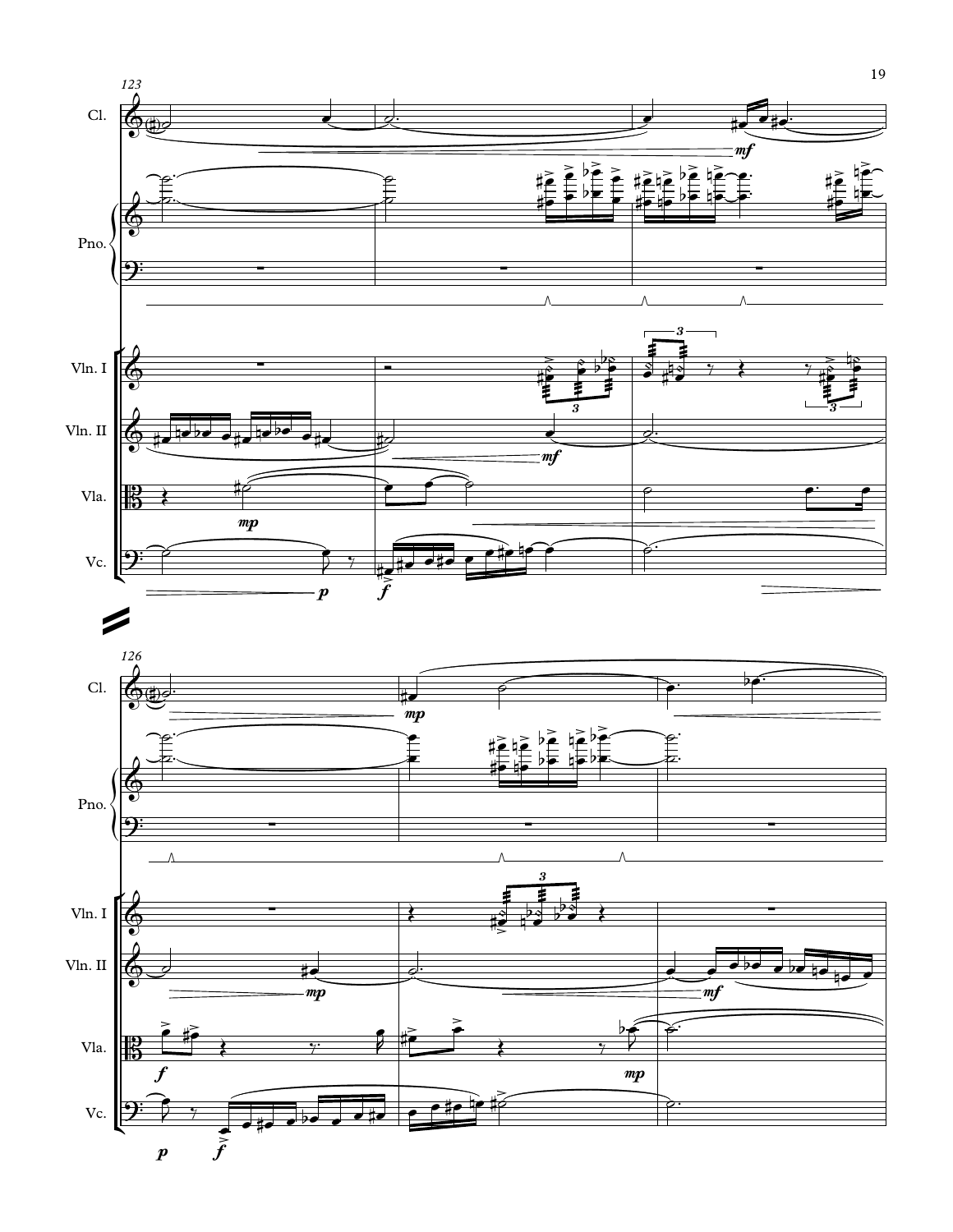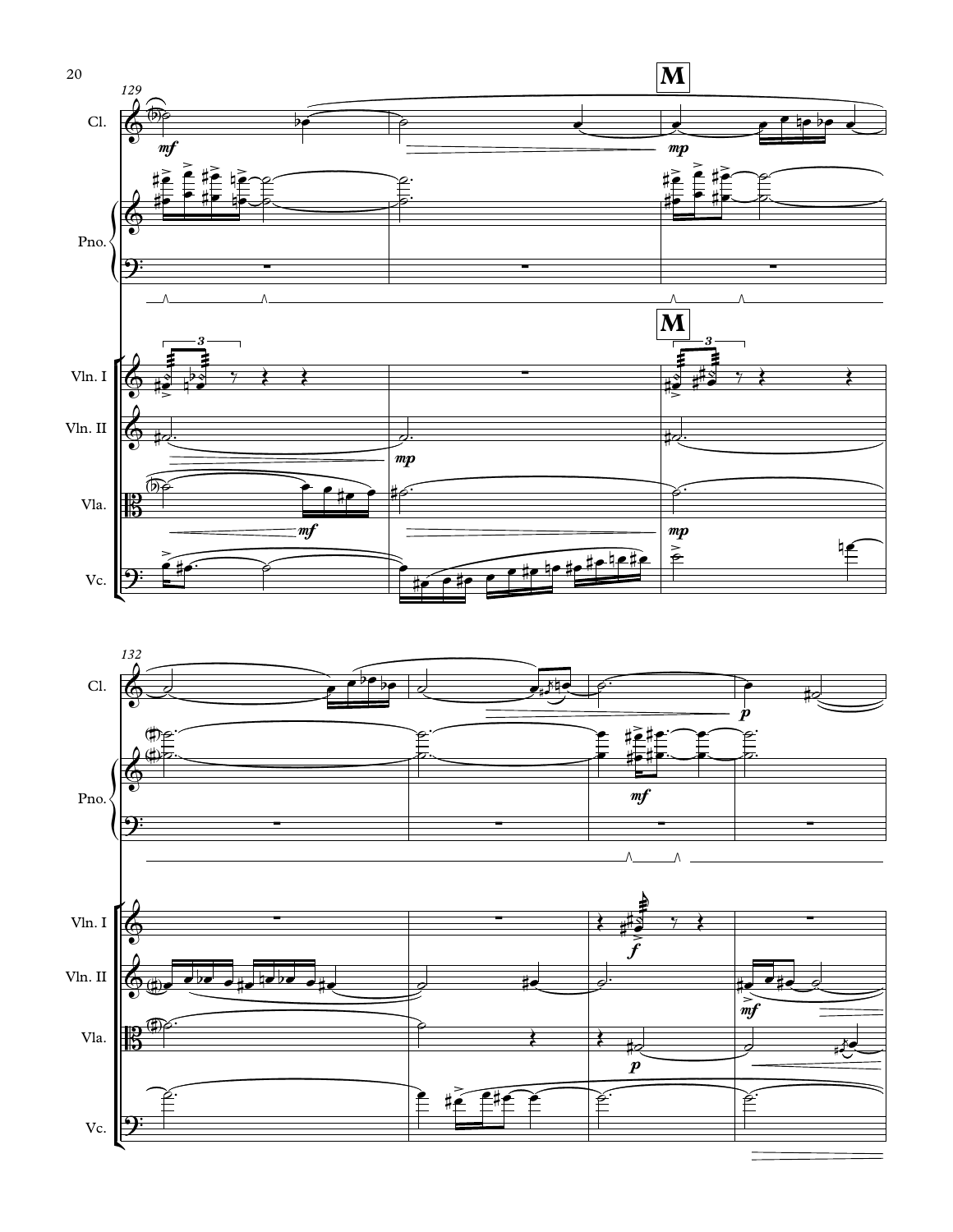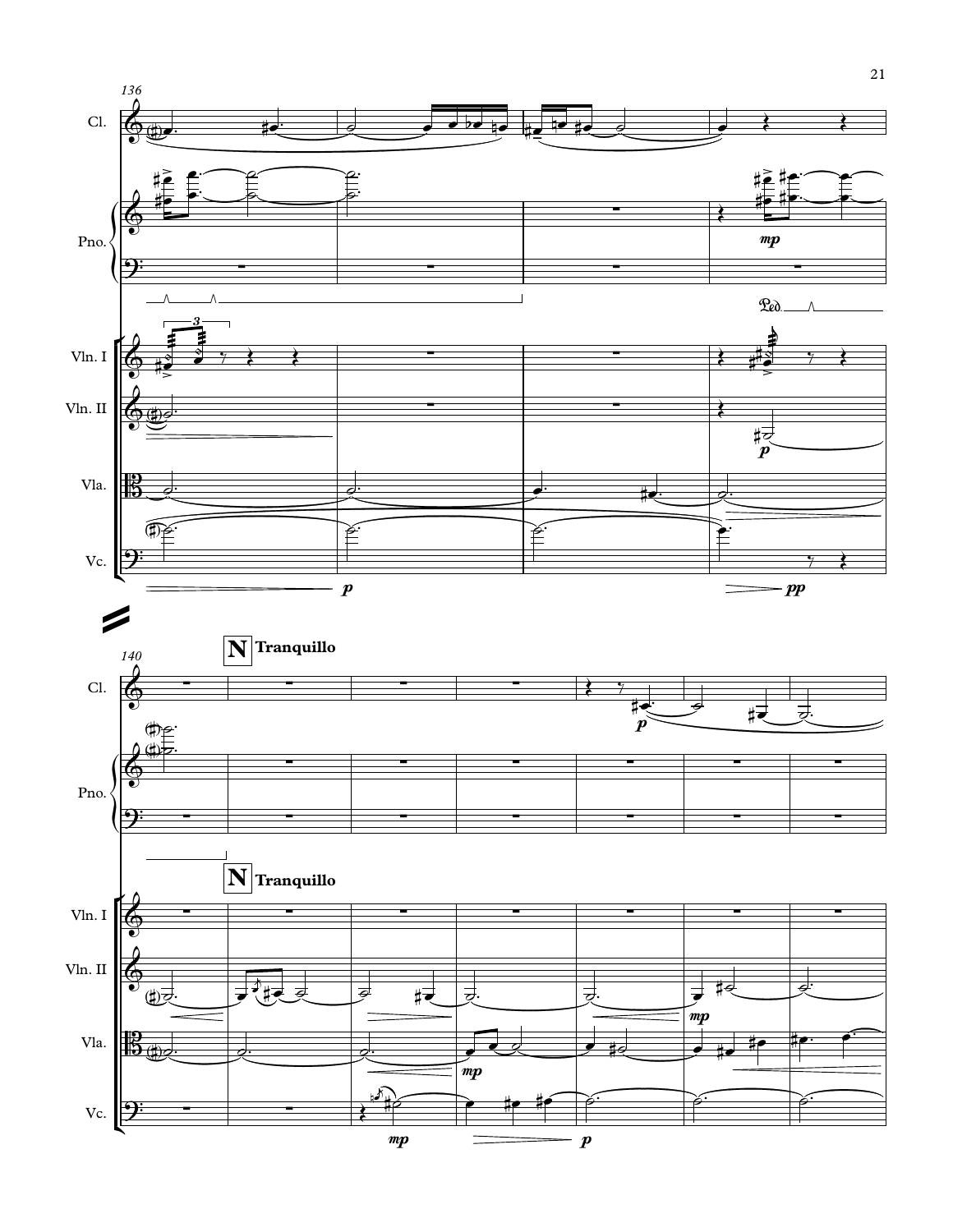



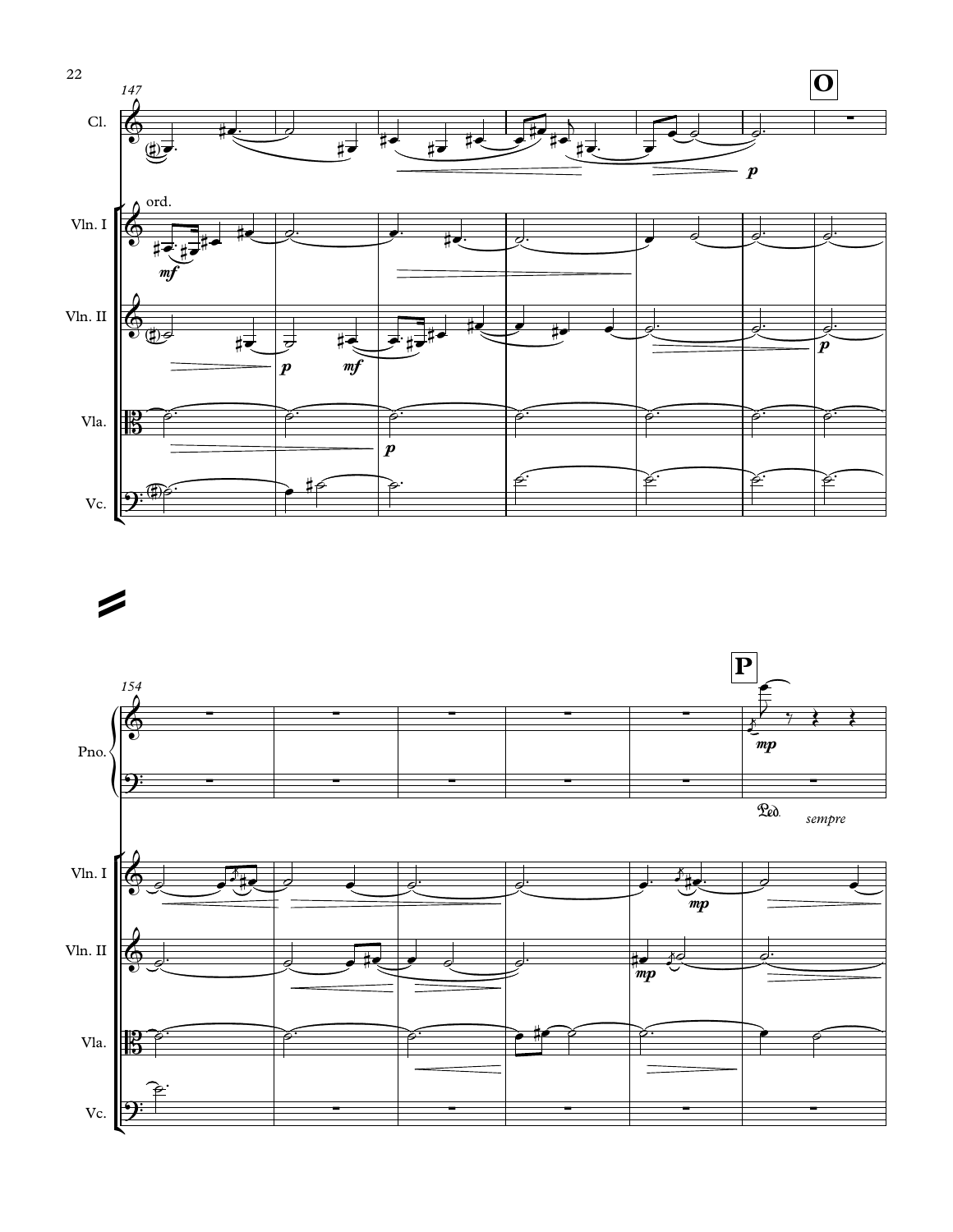



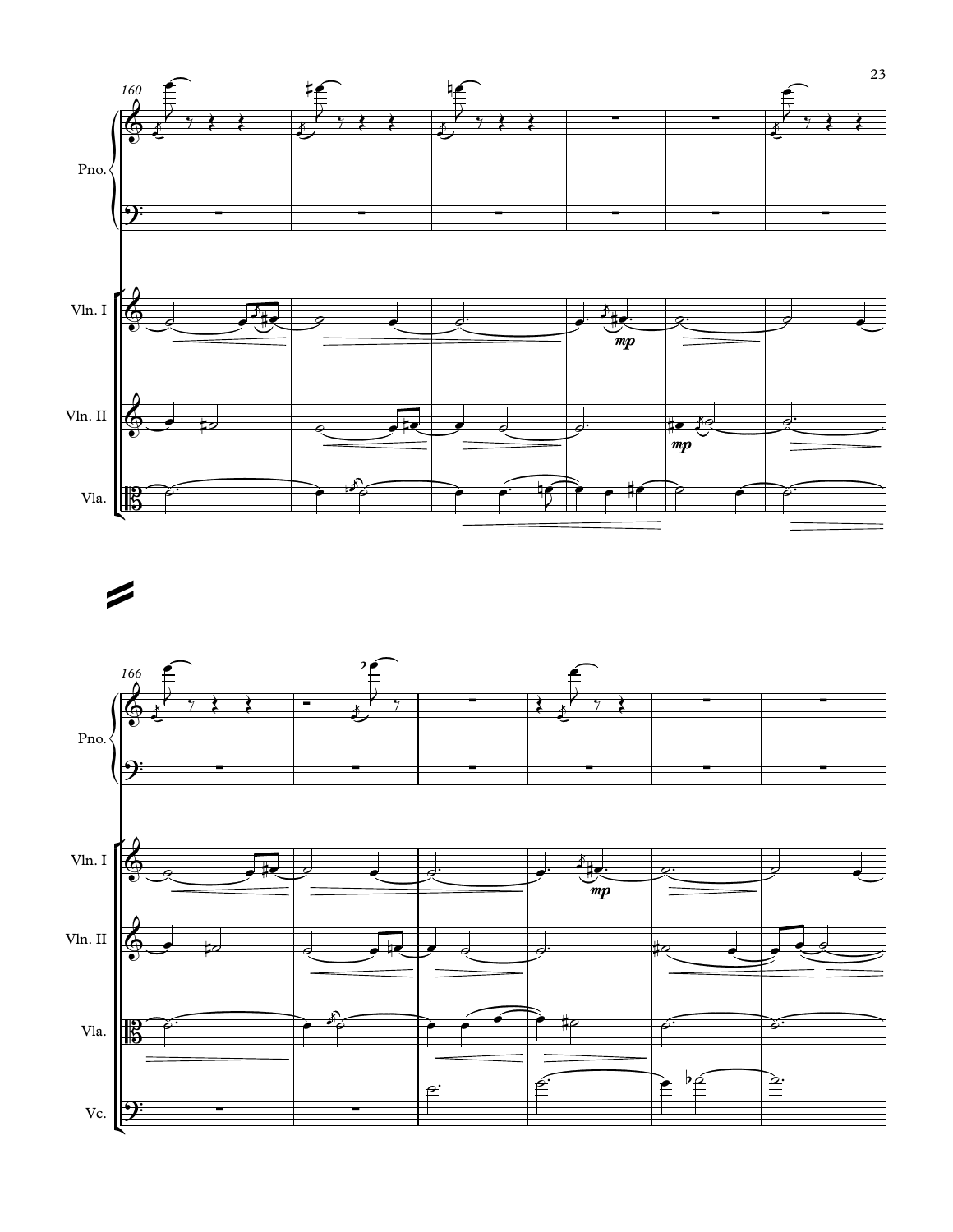

=

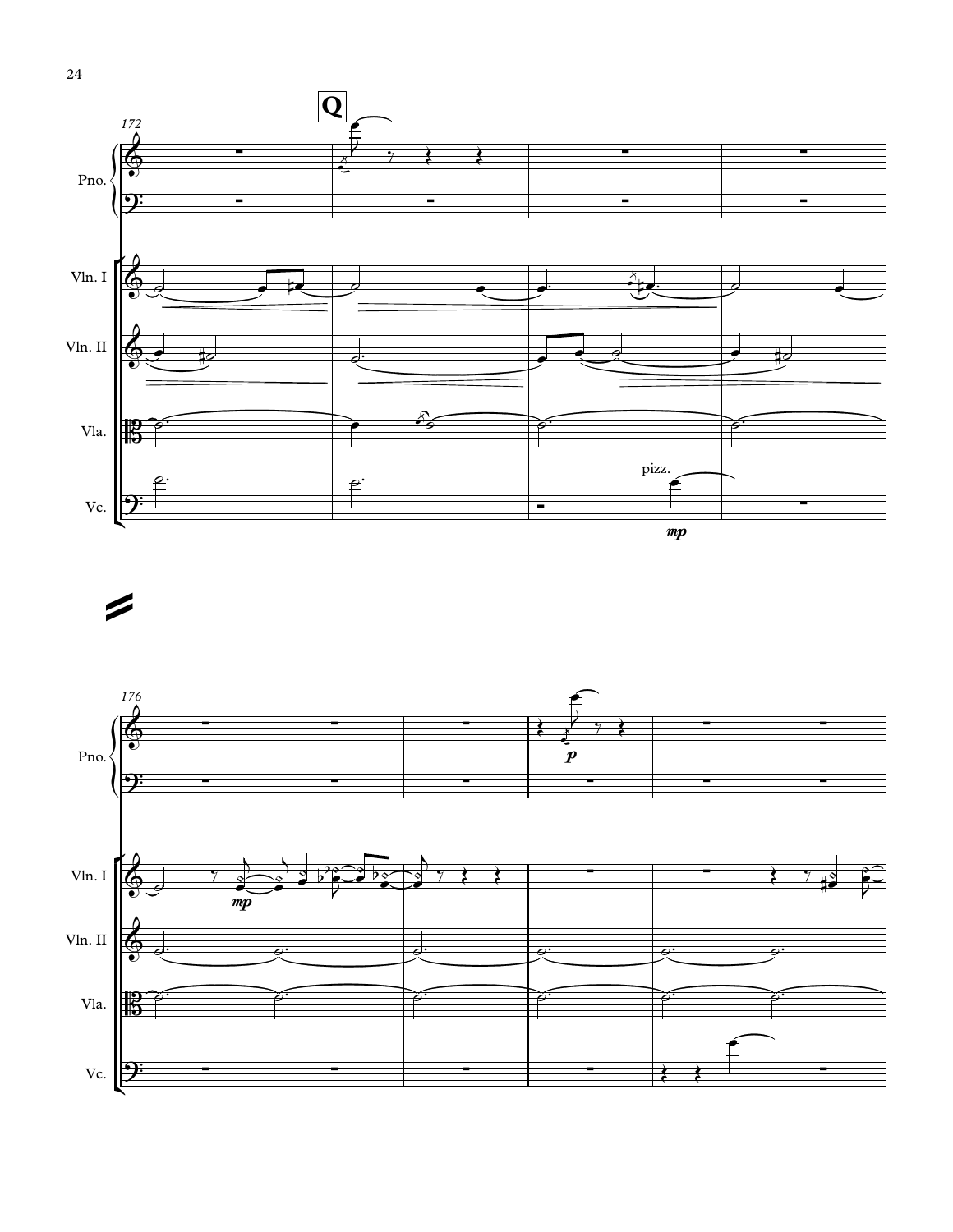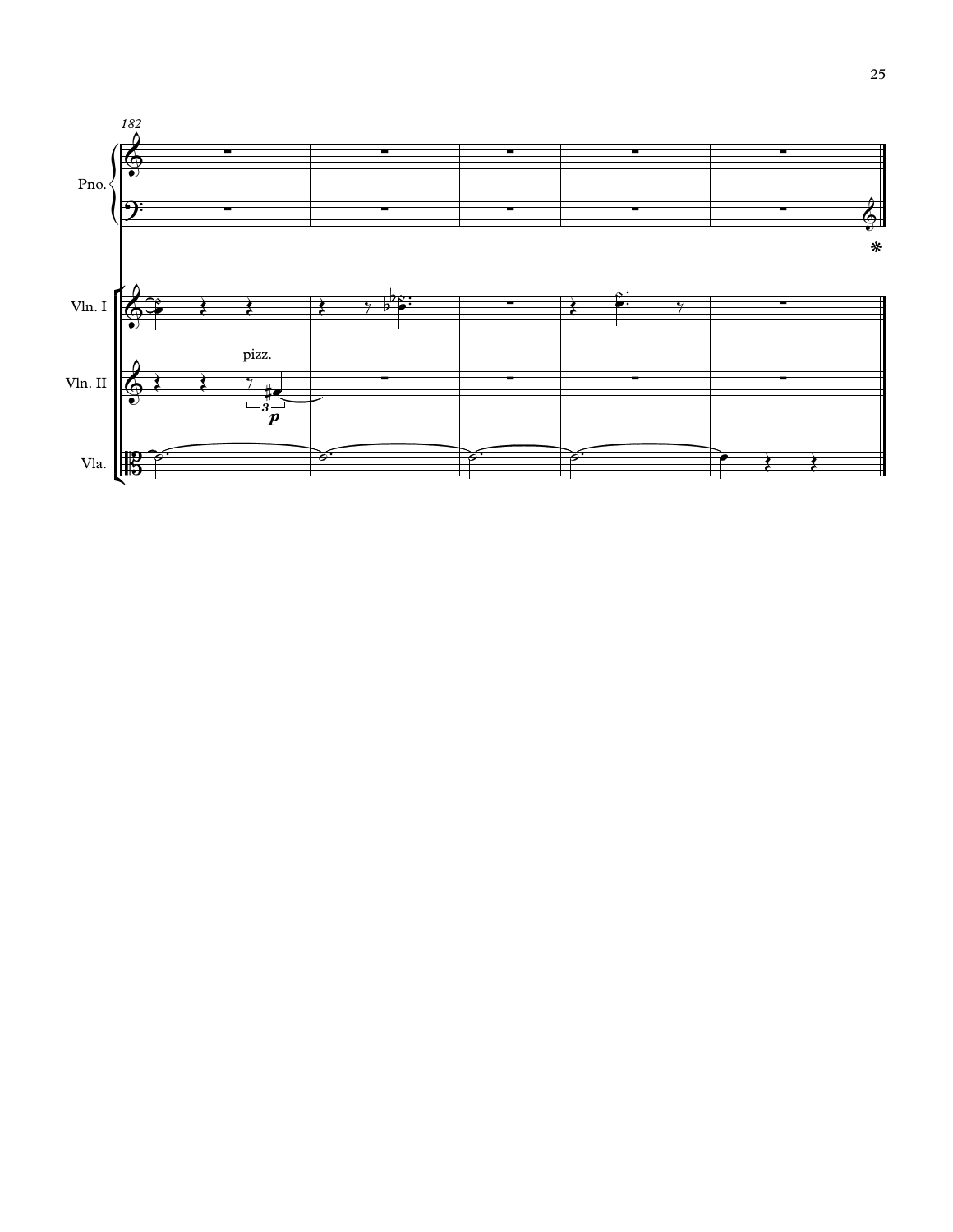



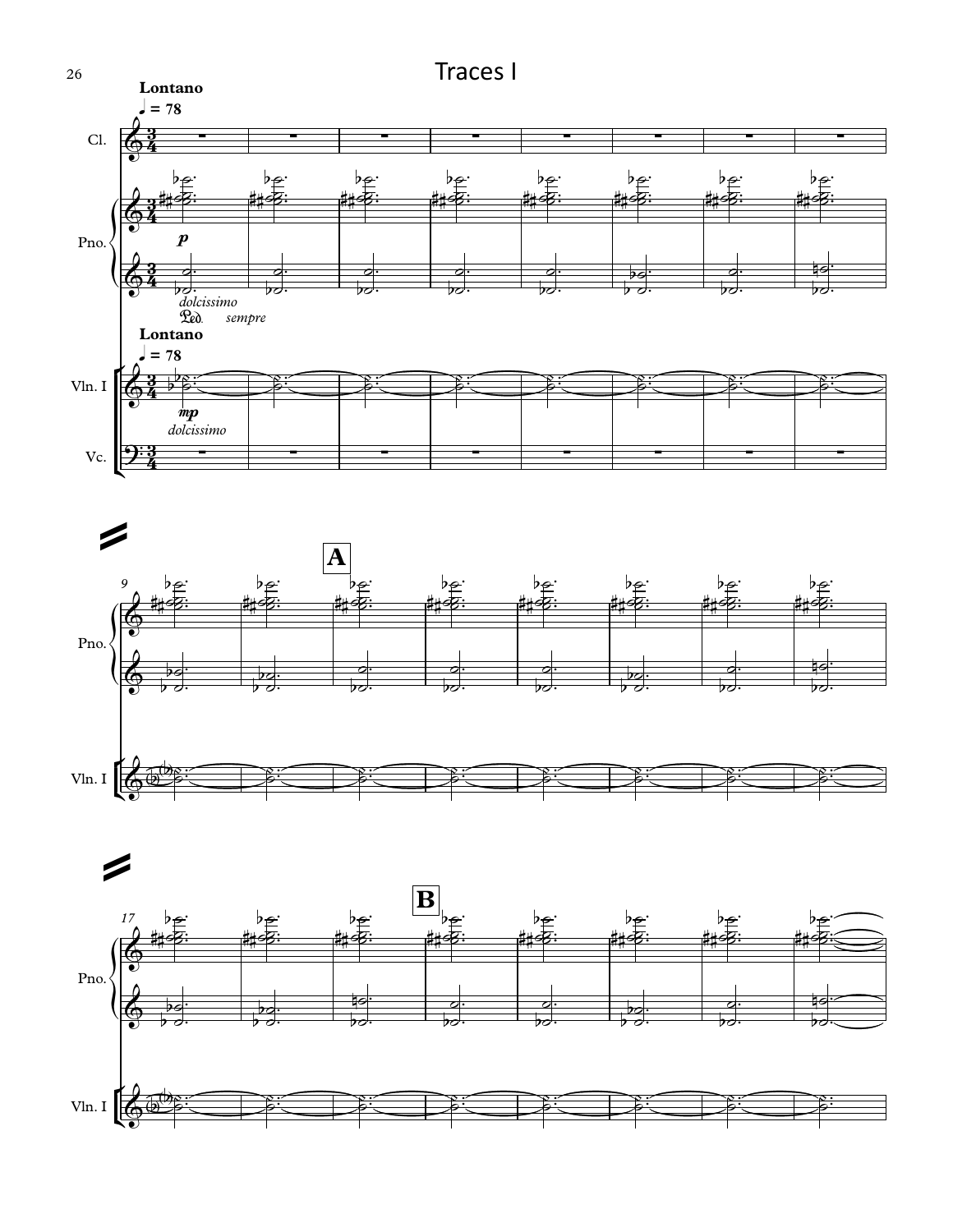



=

=

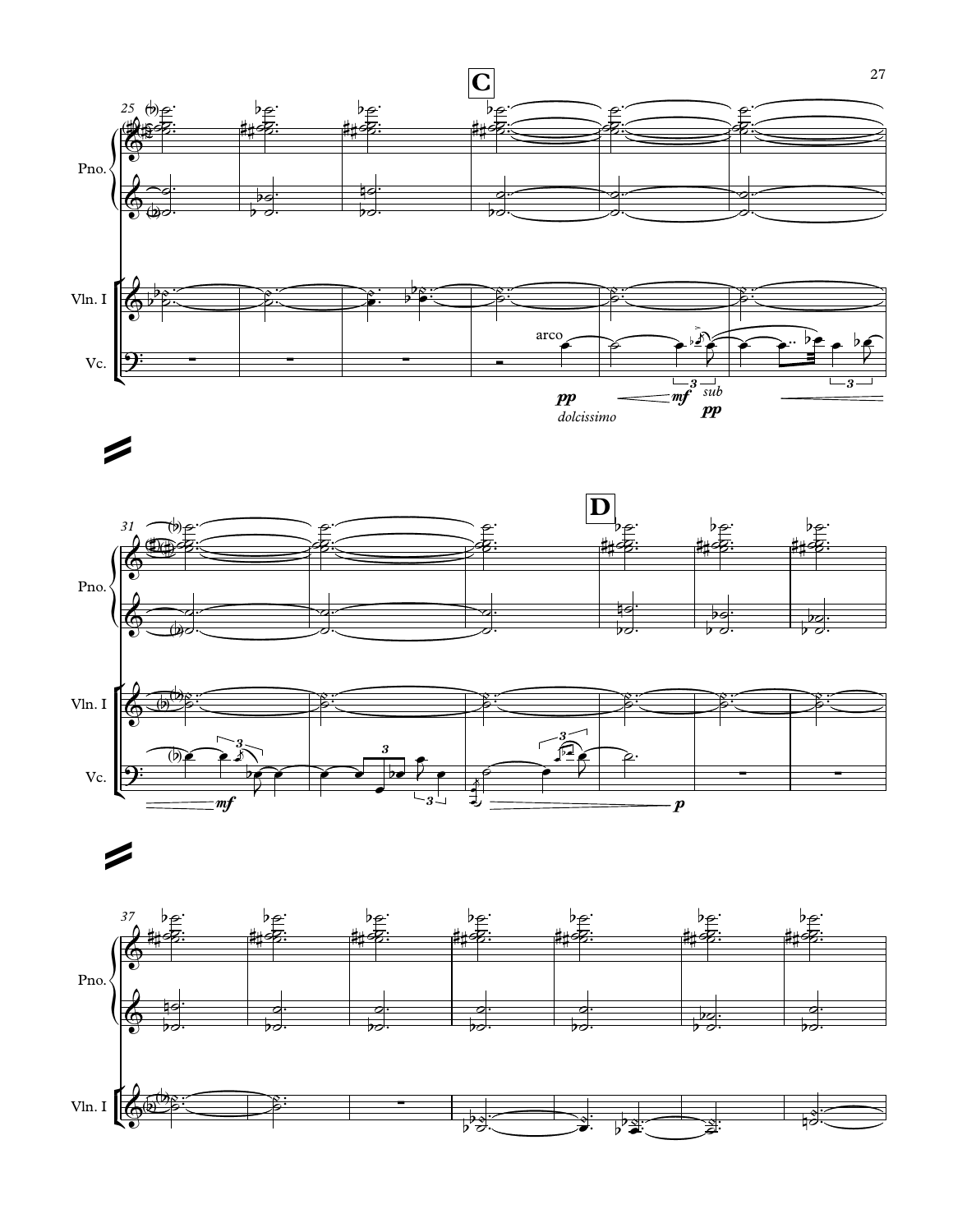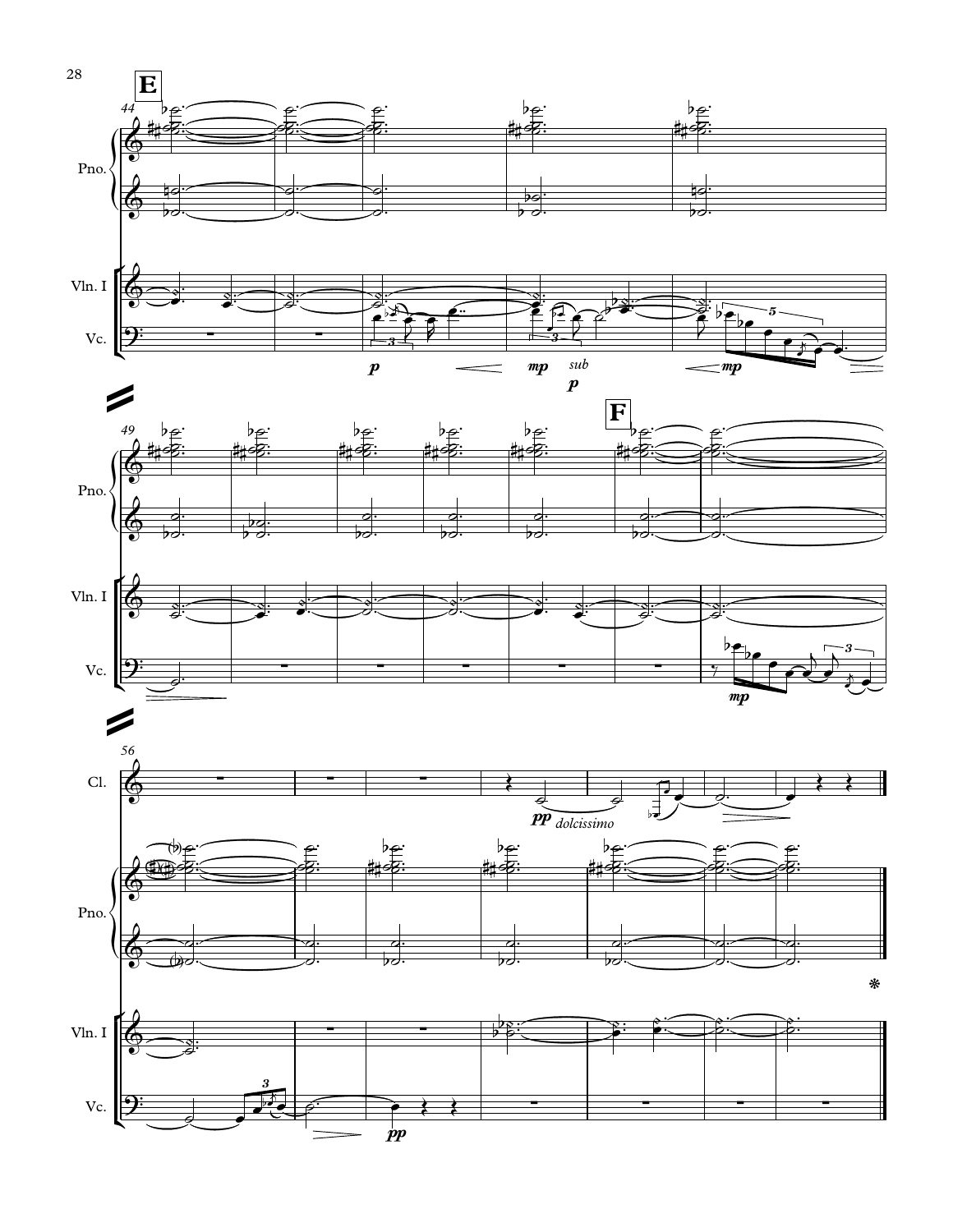### Fossils

*for concert:nova*

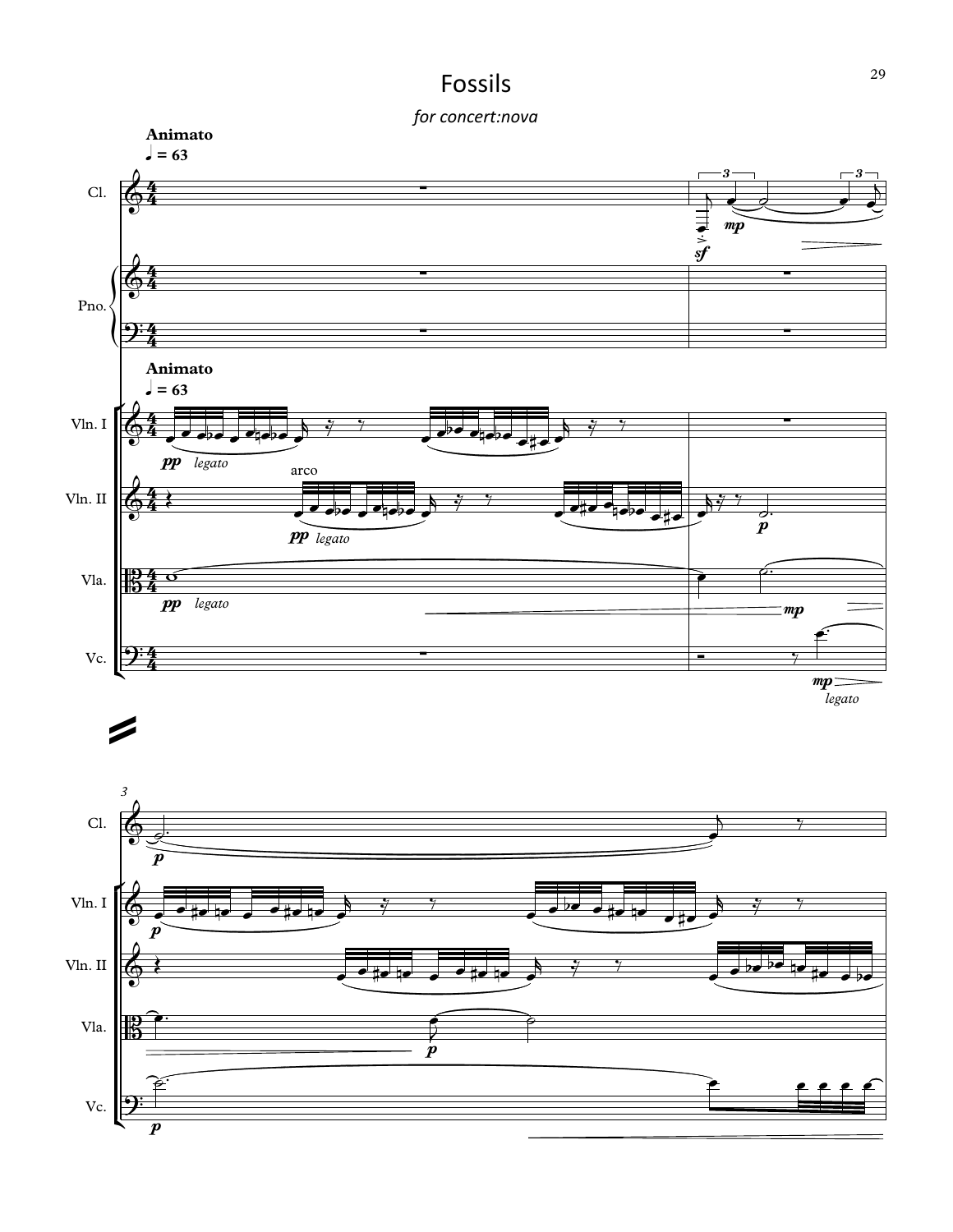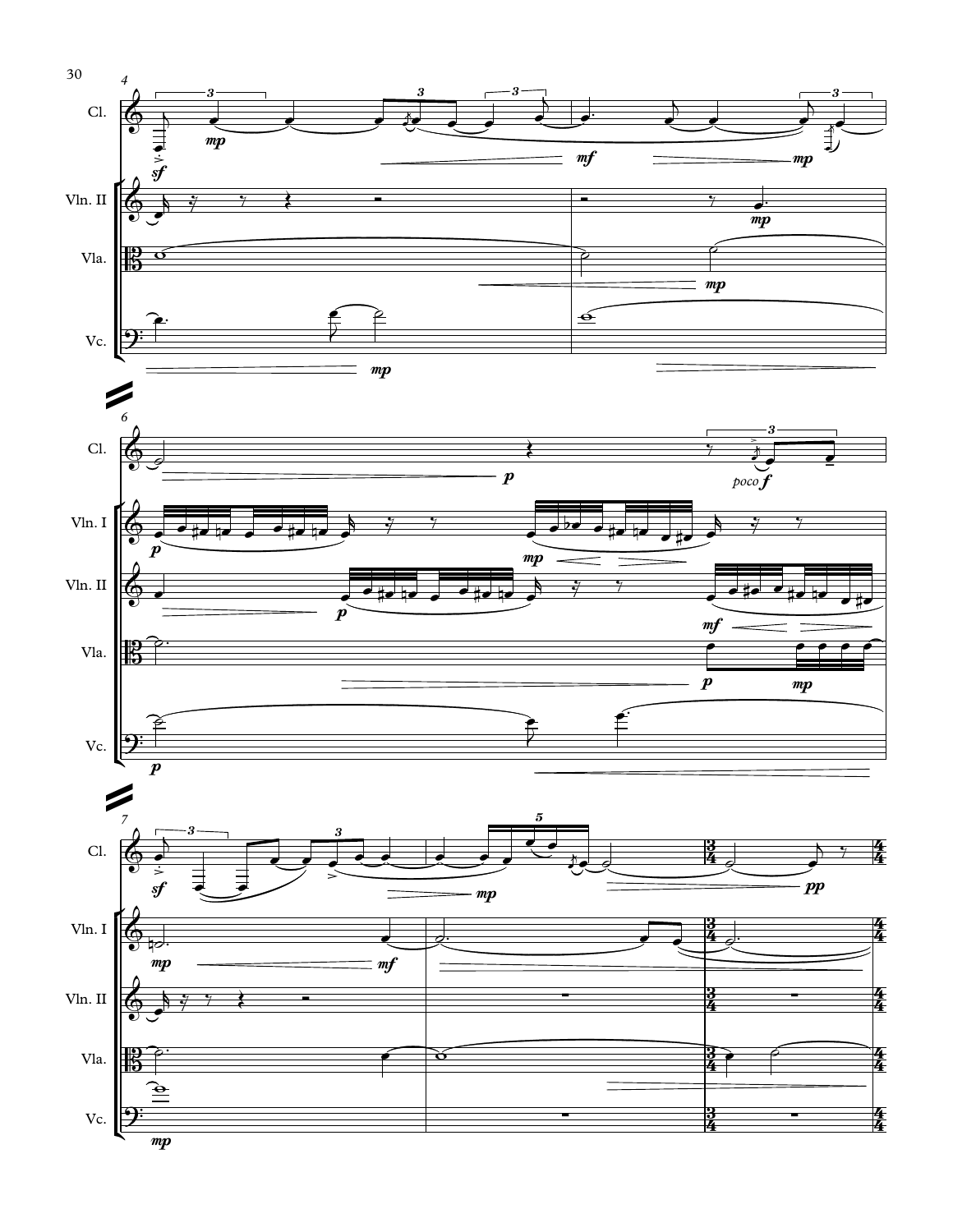



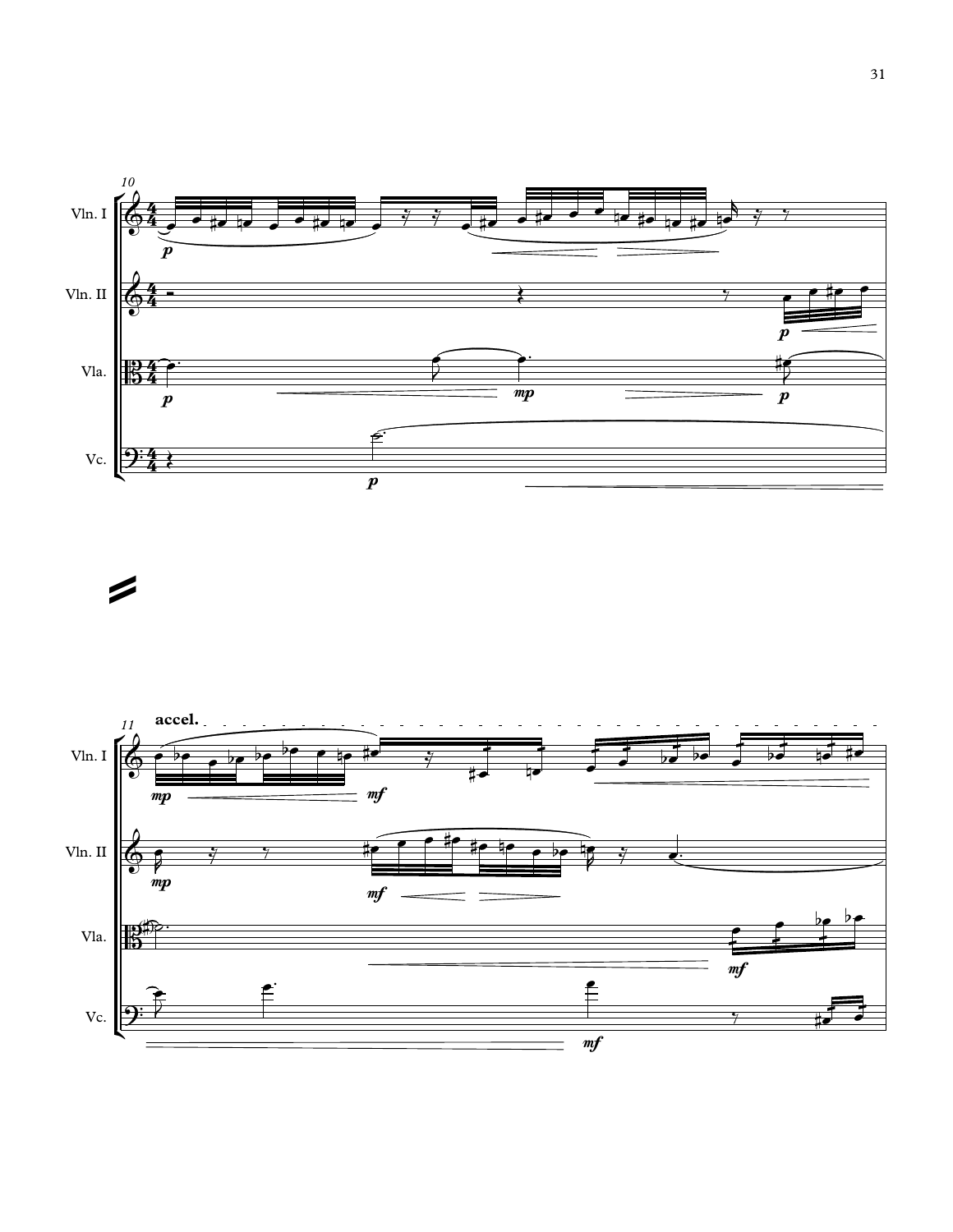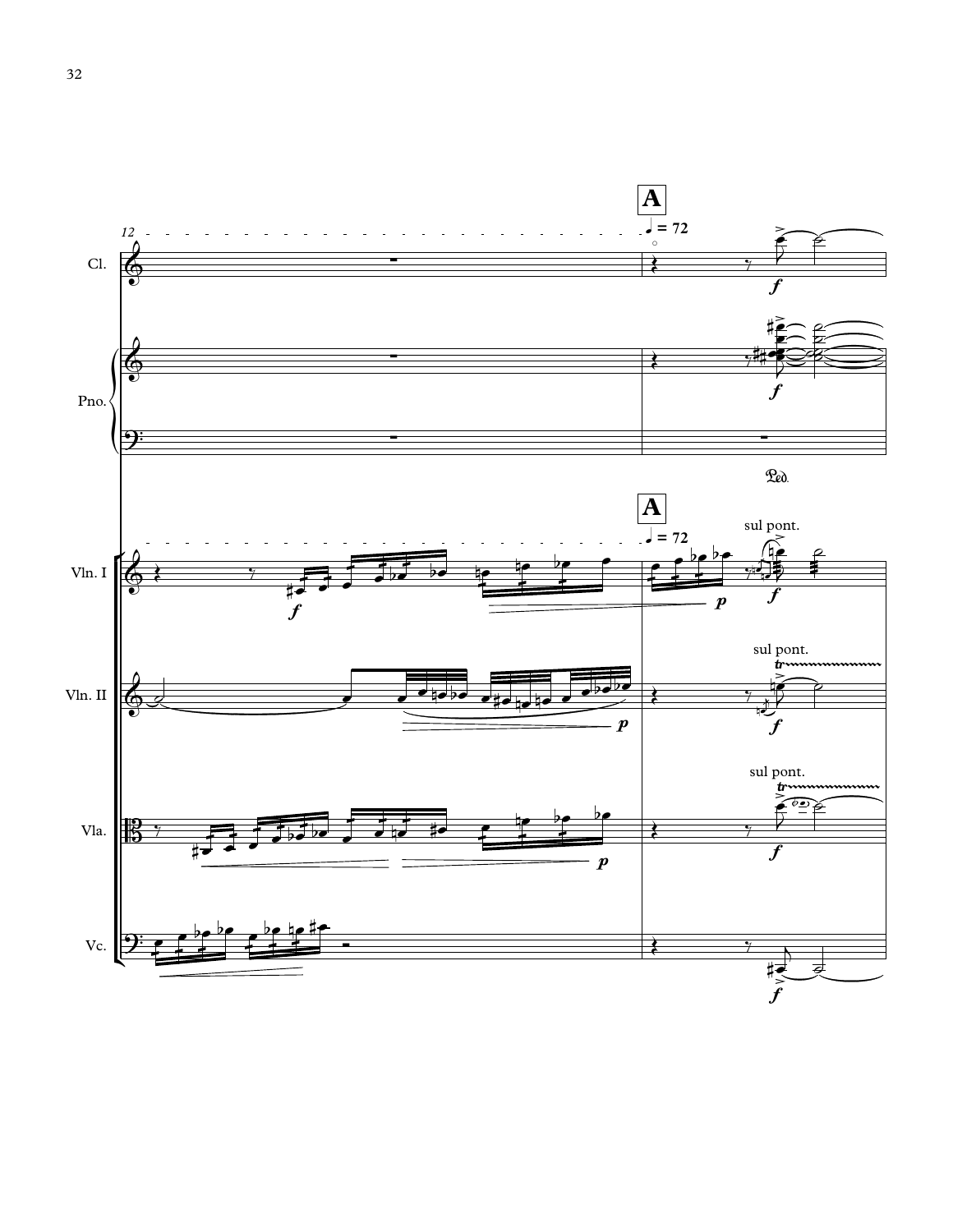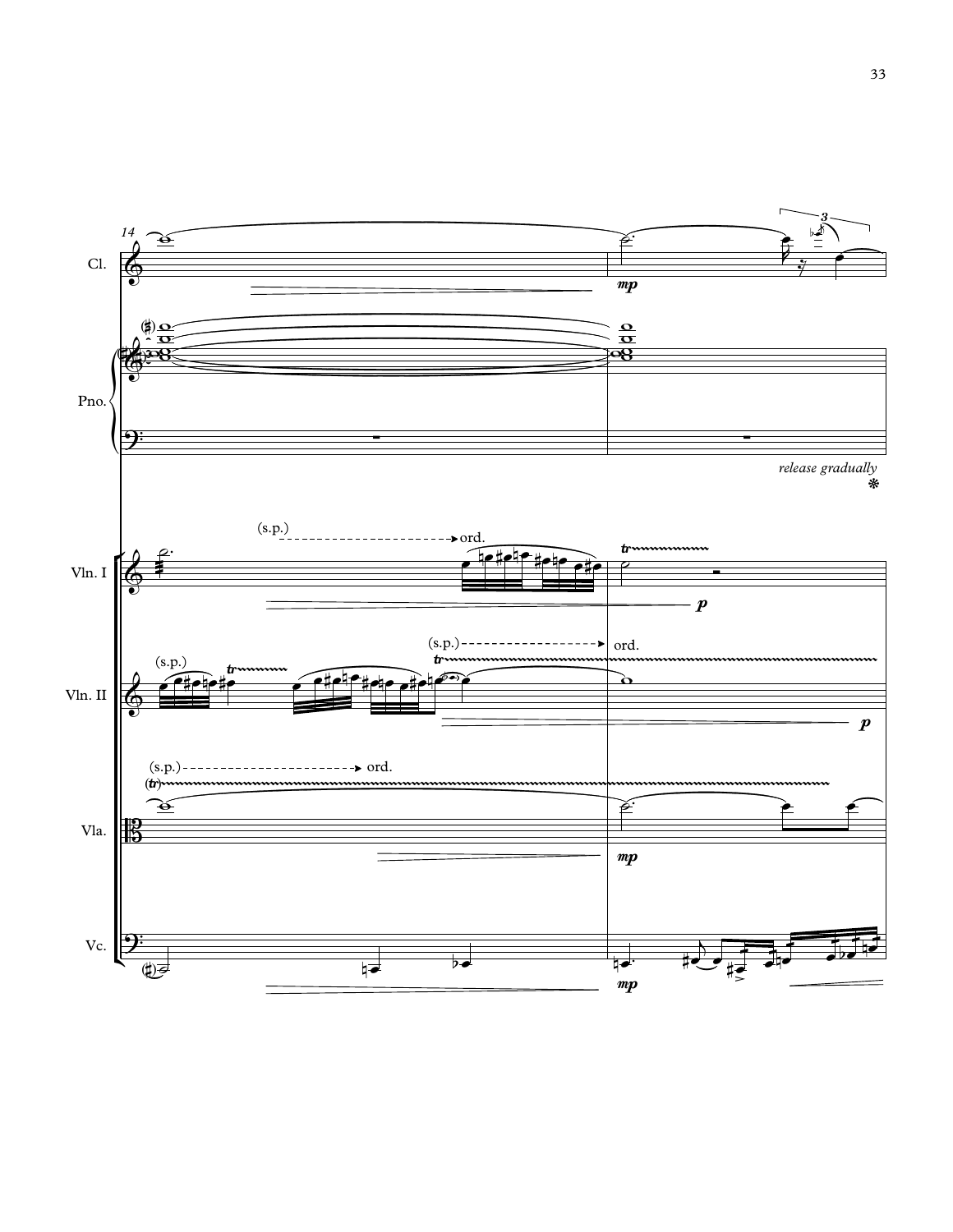



=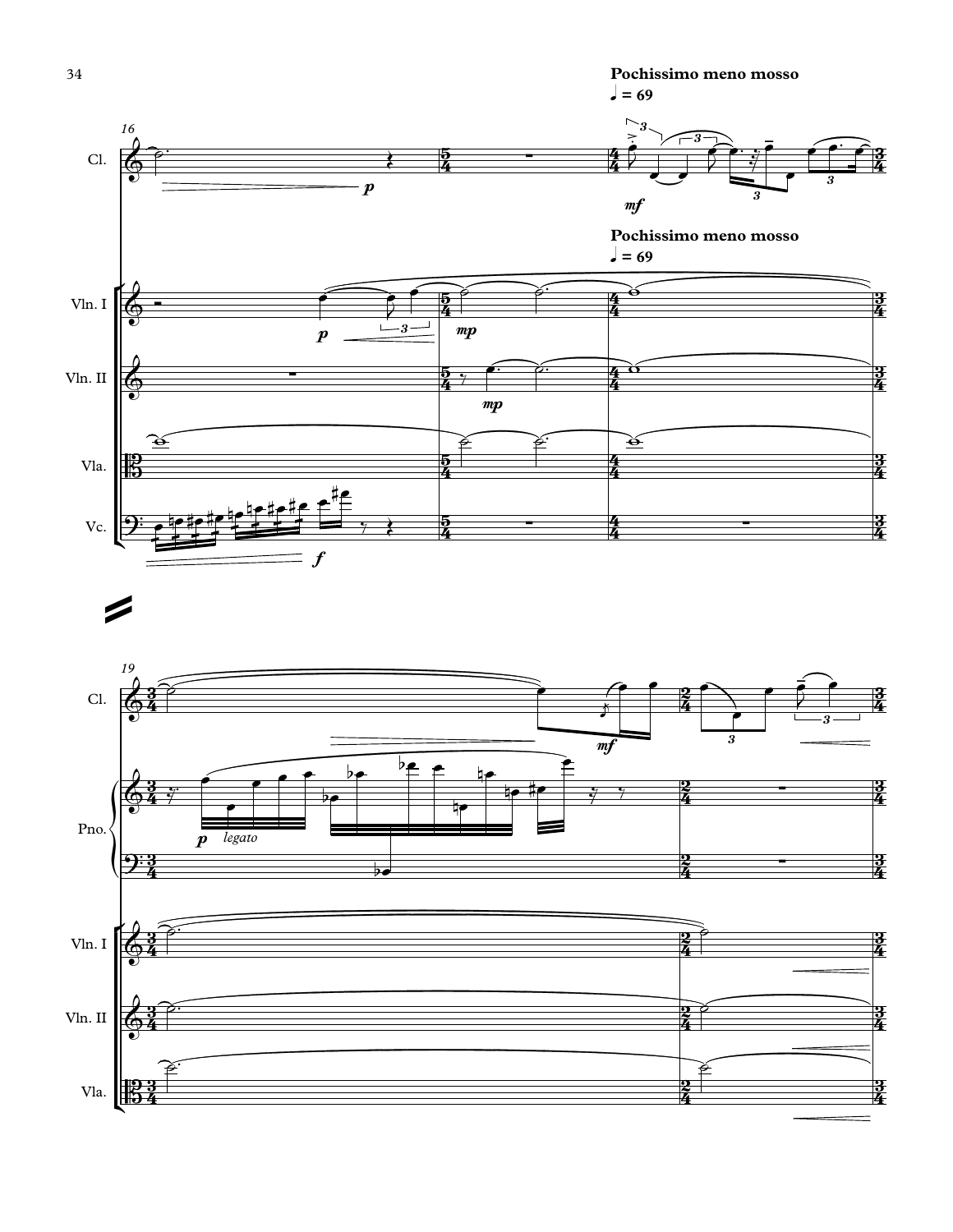

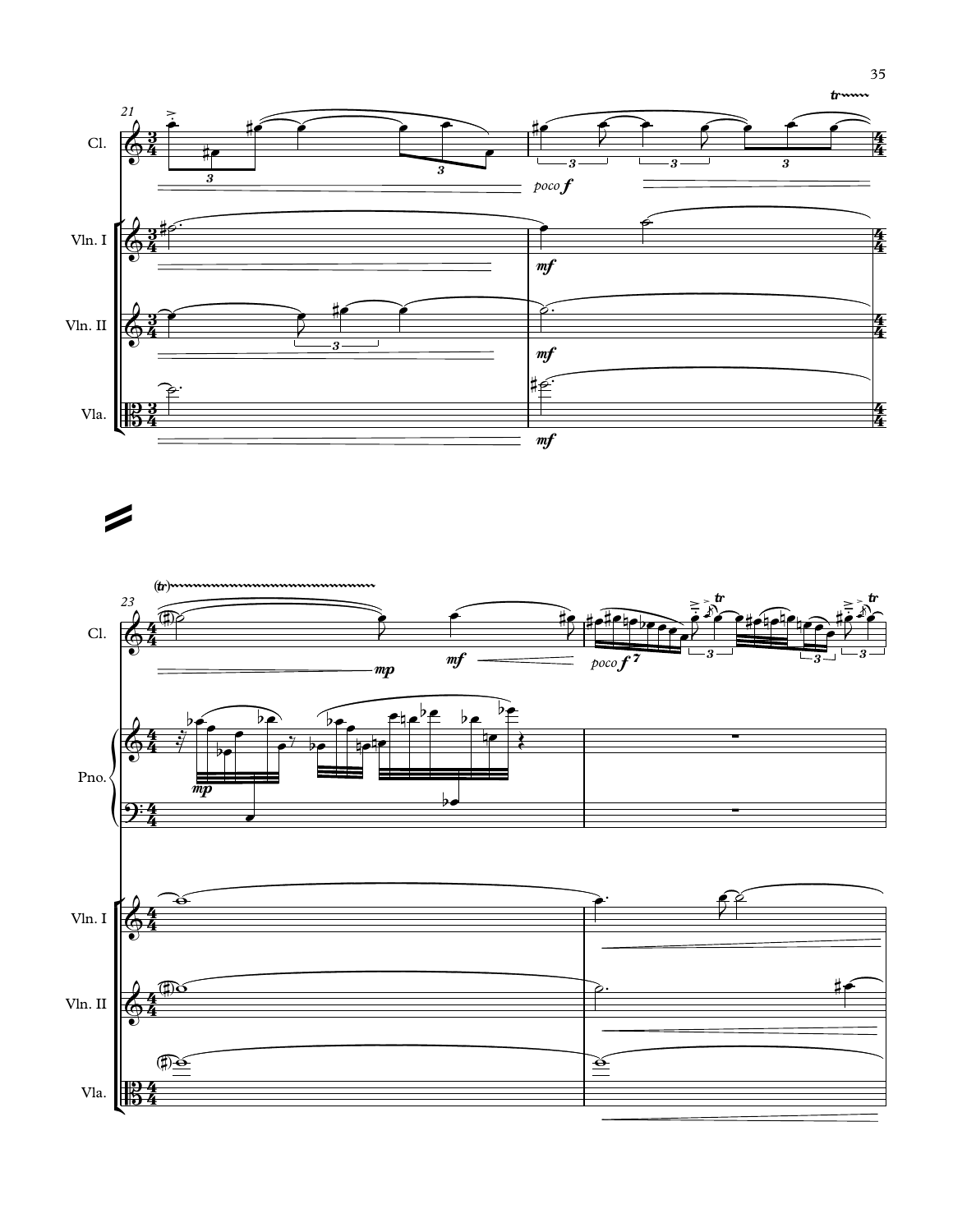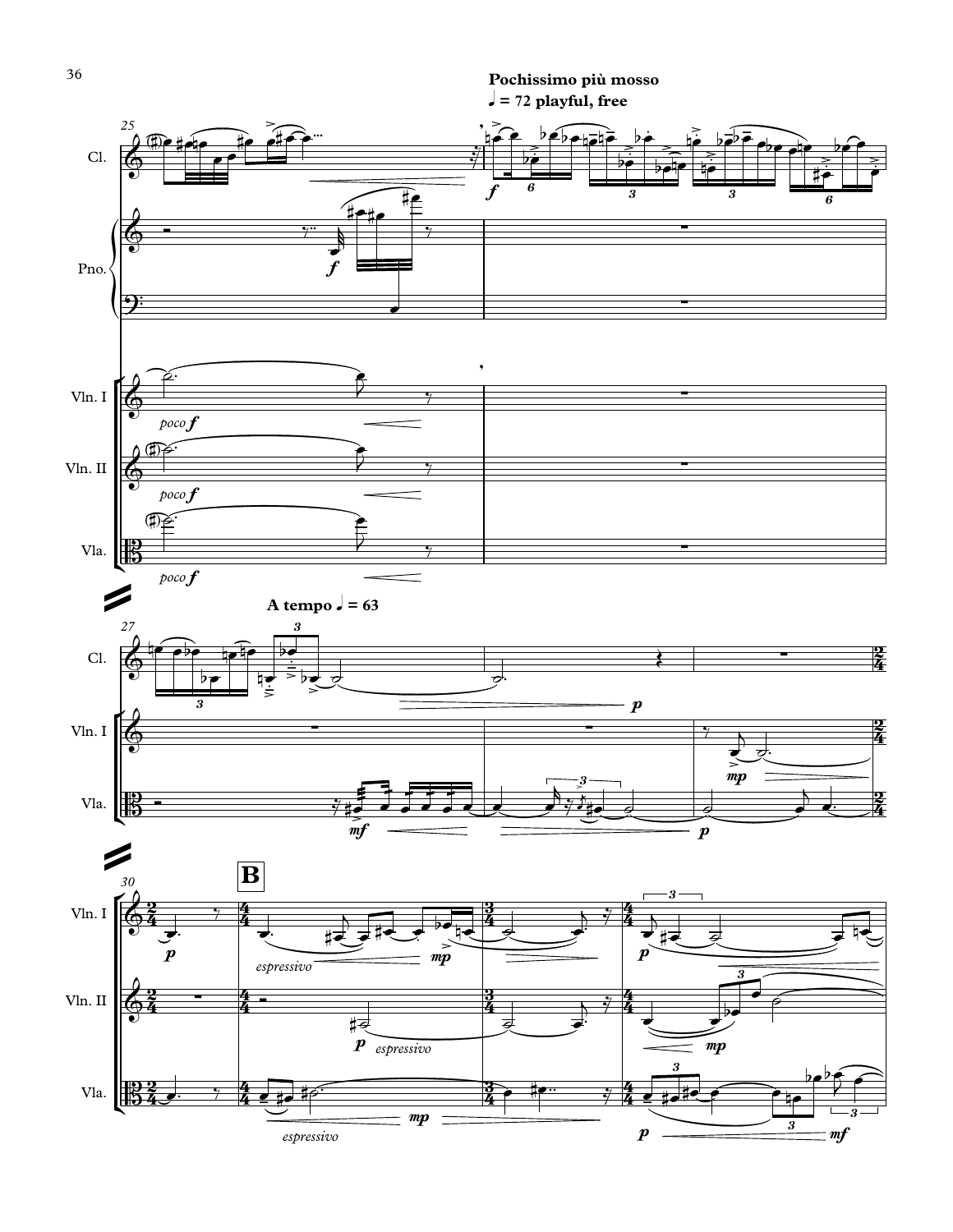

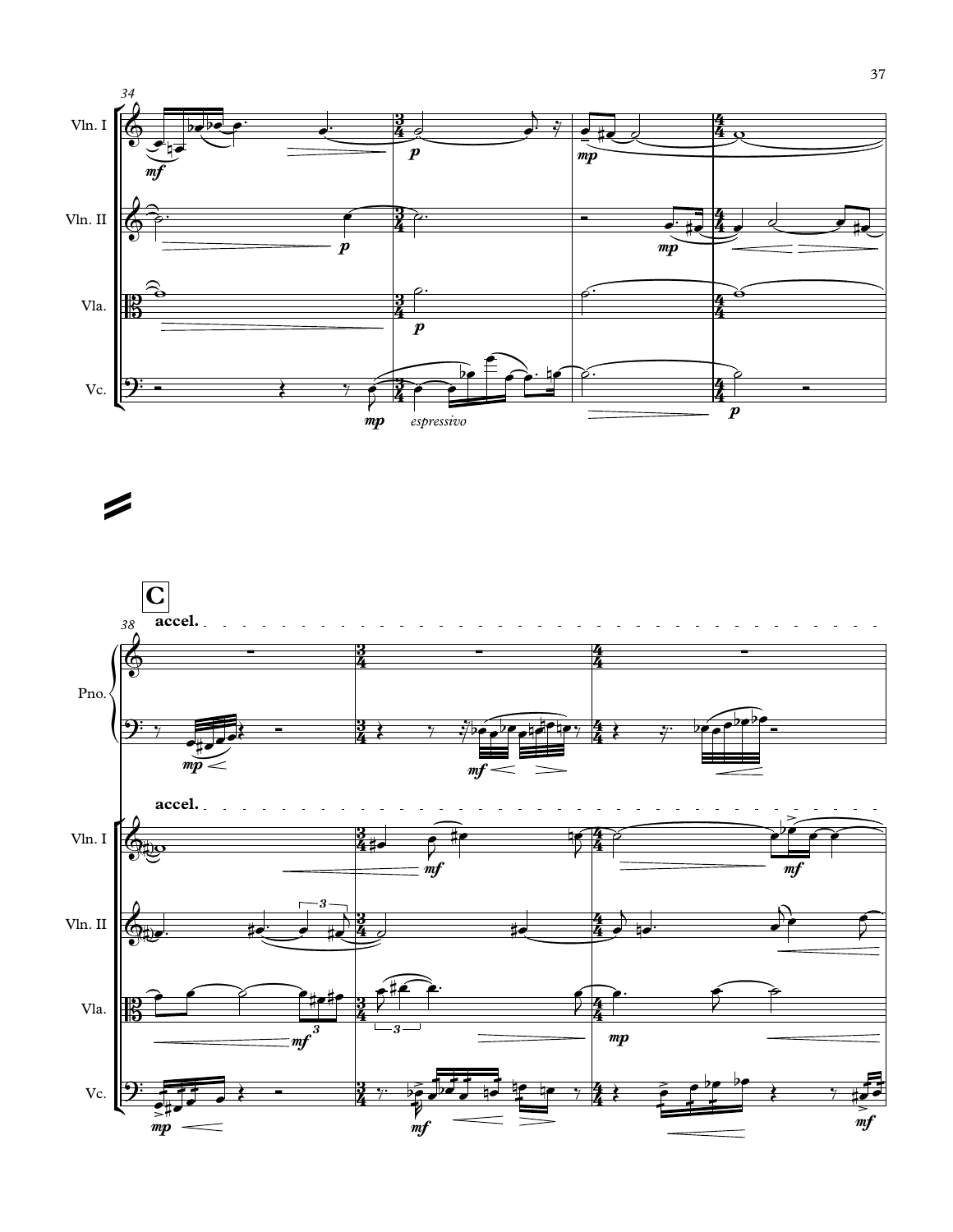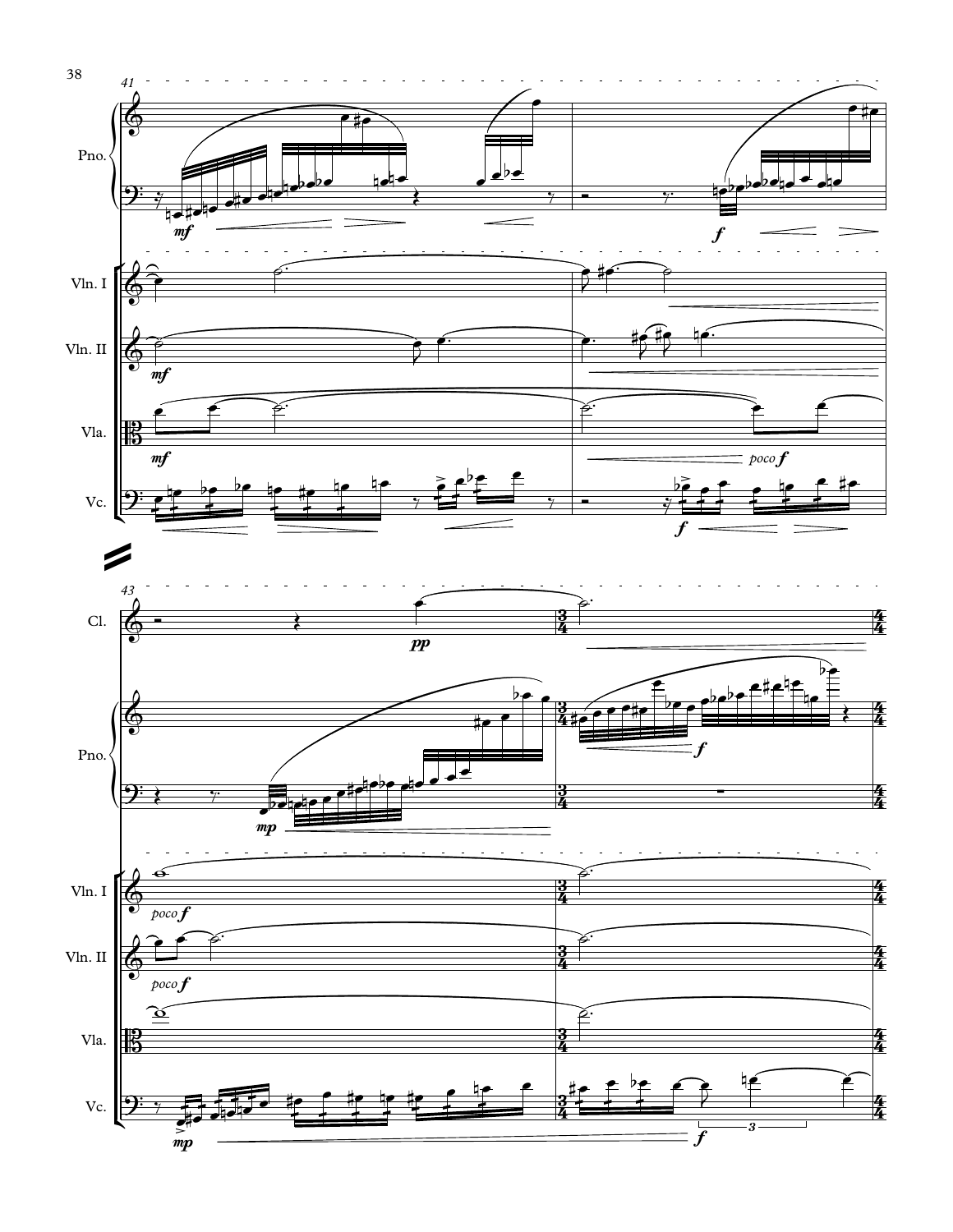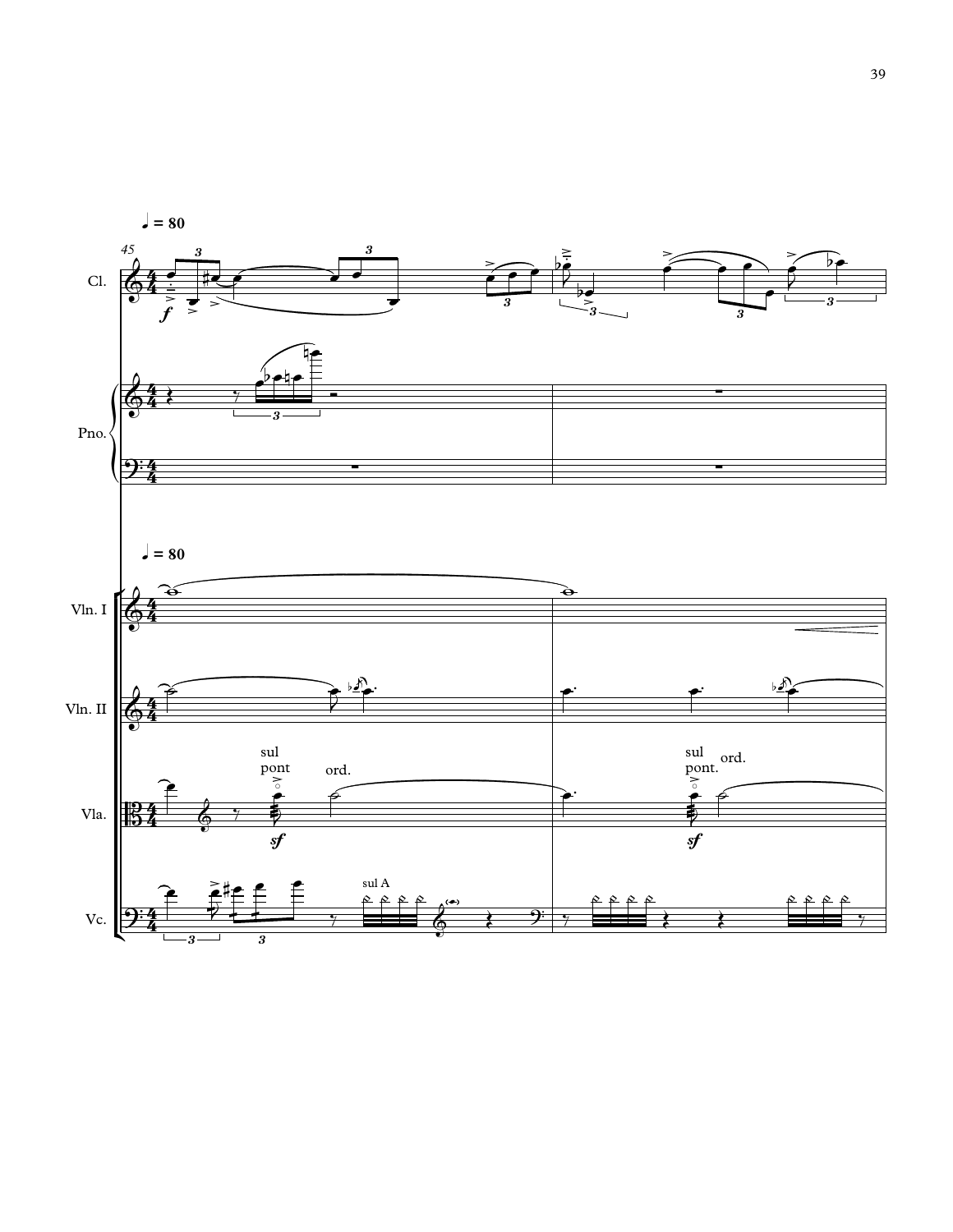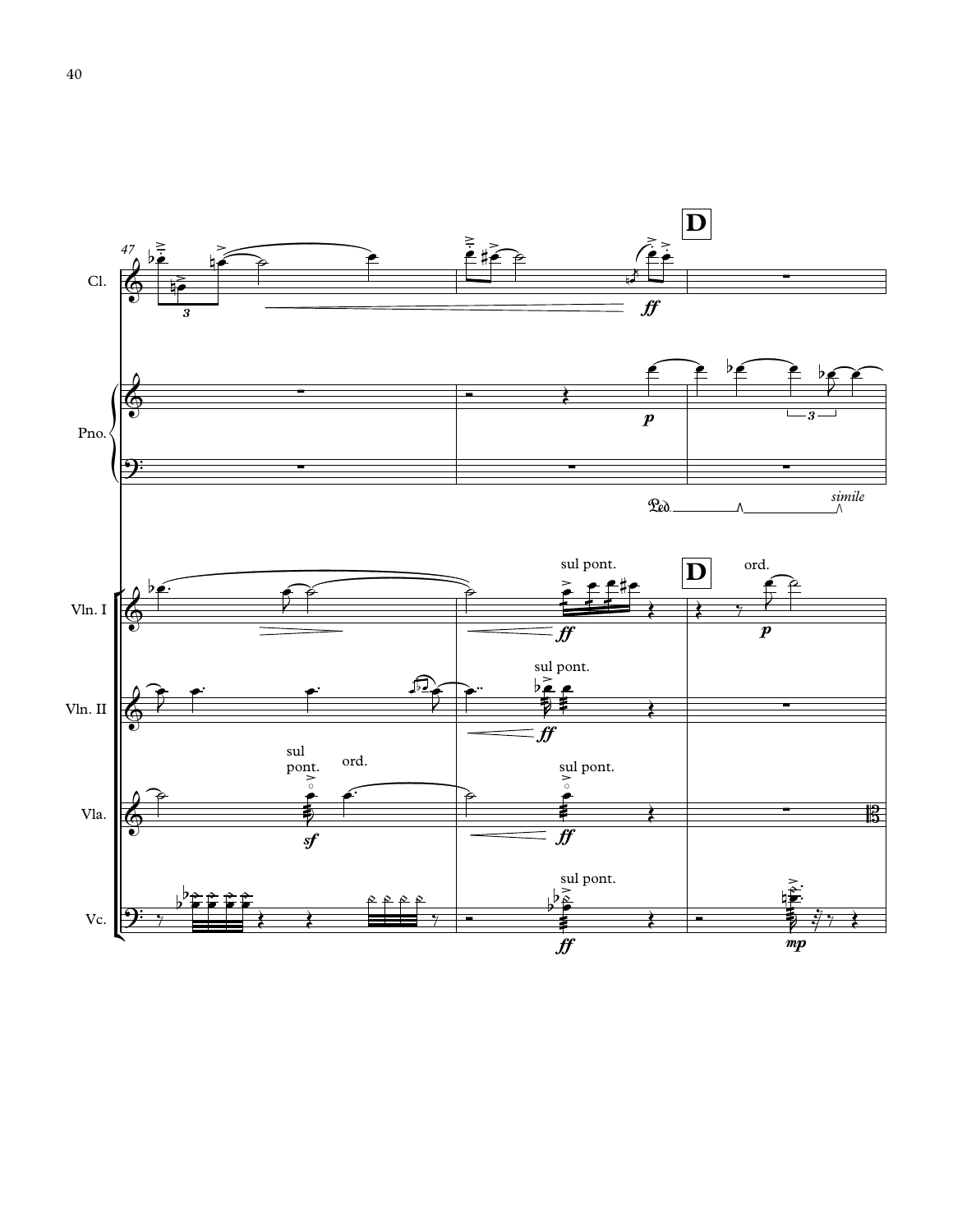



 $\overline{\mathbf{z}}$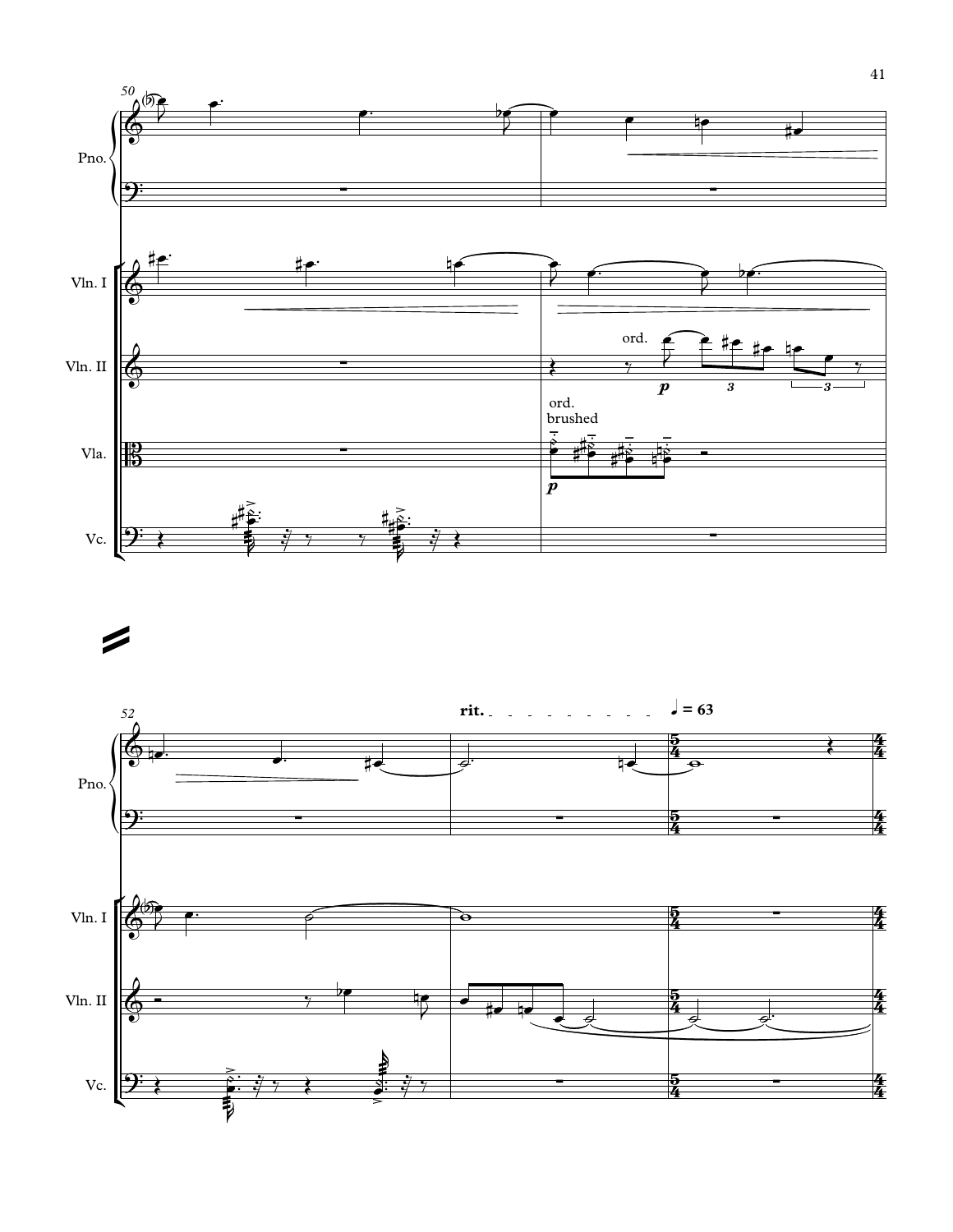

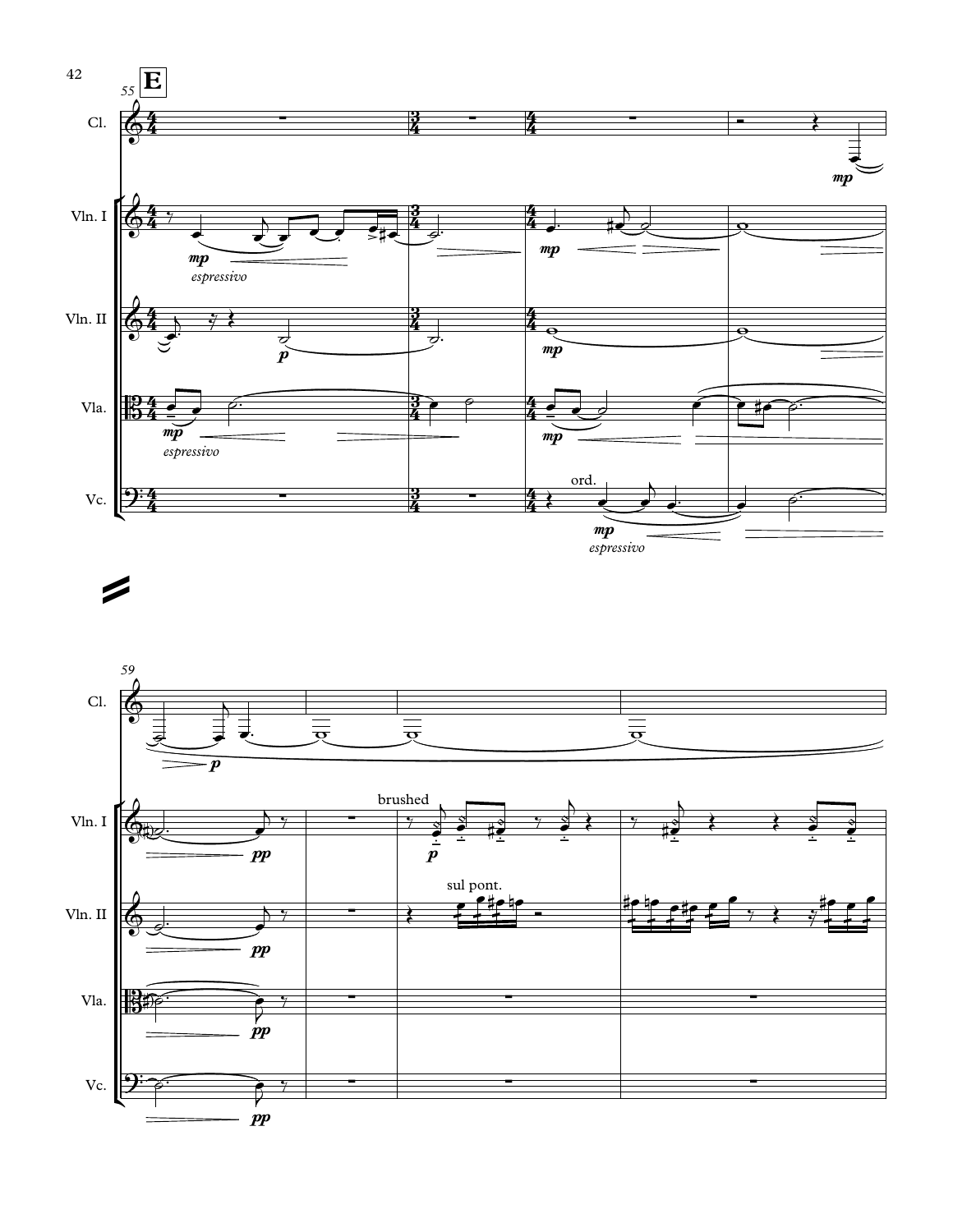

 $\blacktriangleright$ 

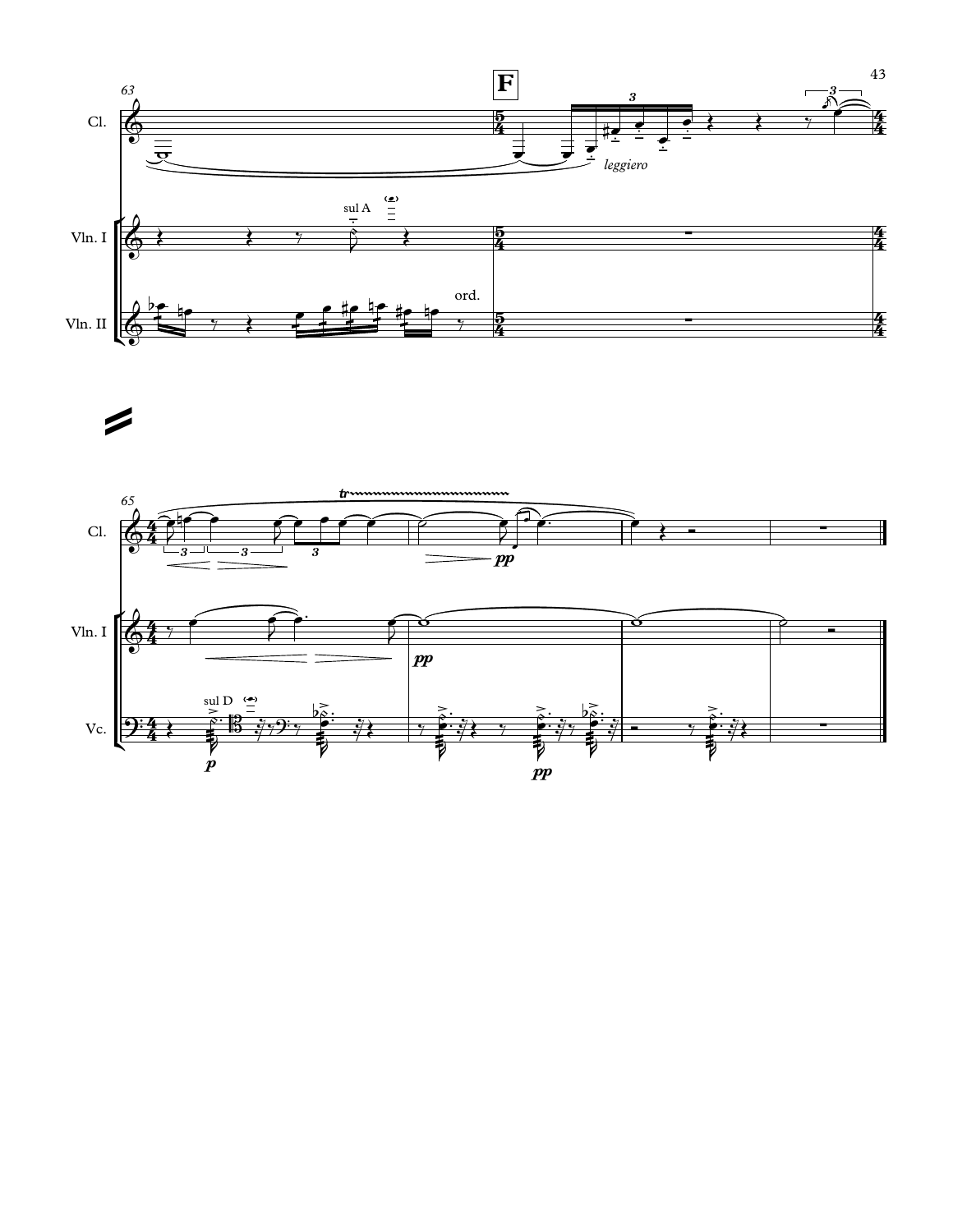

*con delicatezza*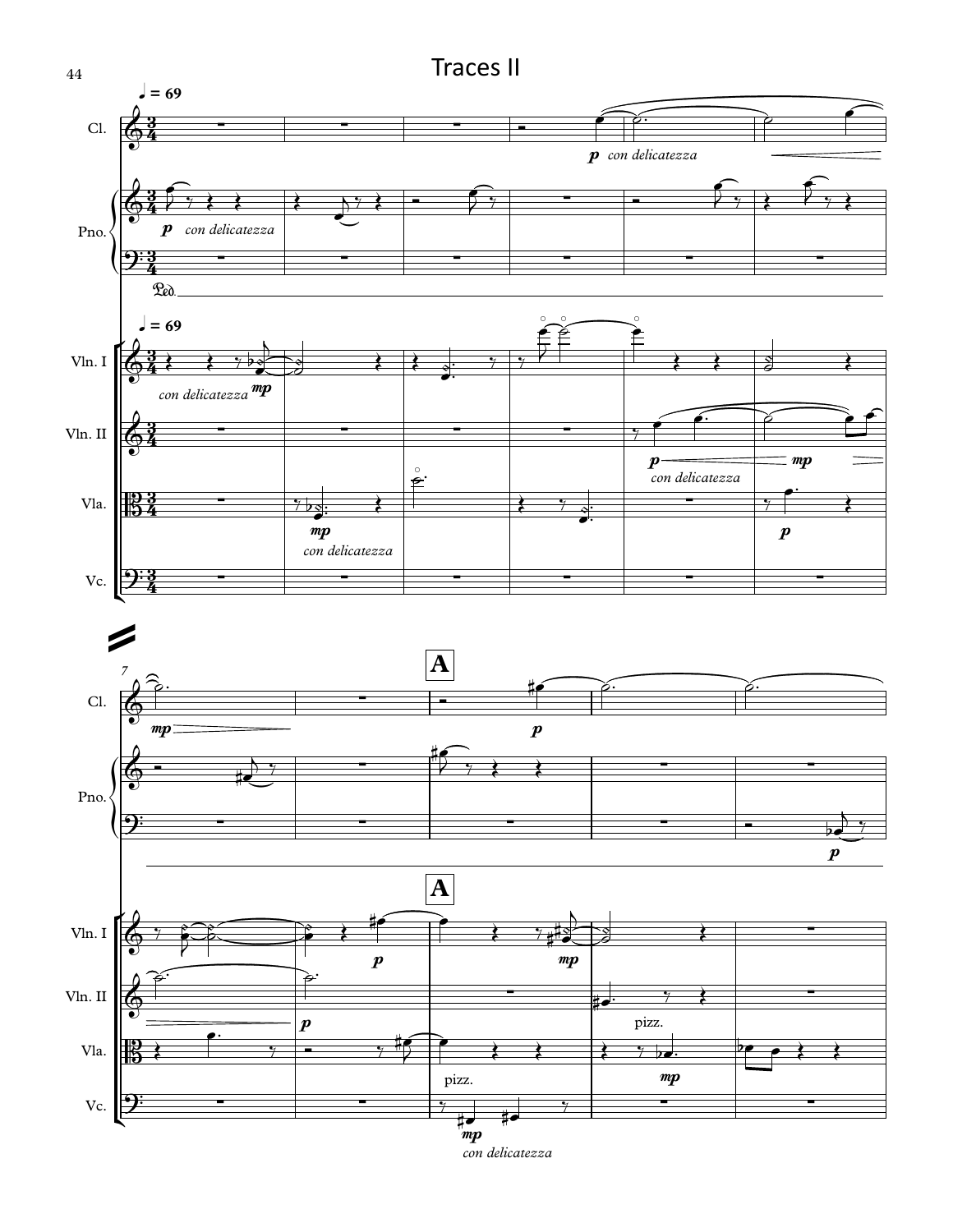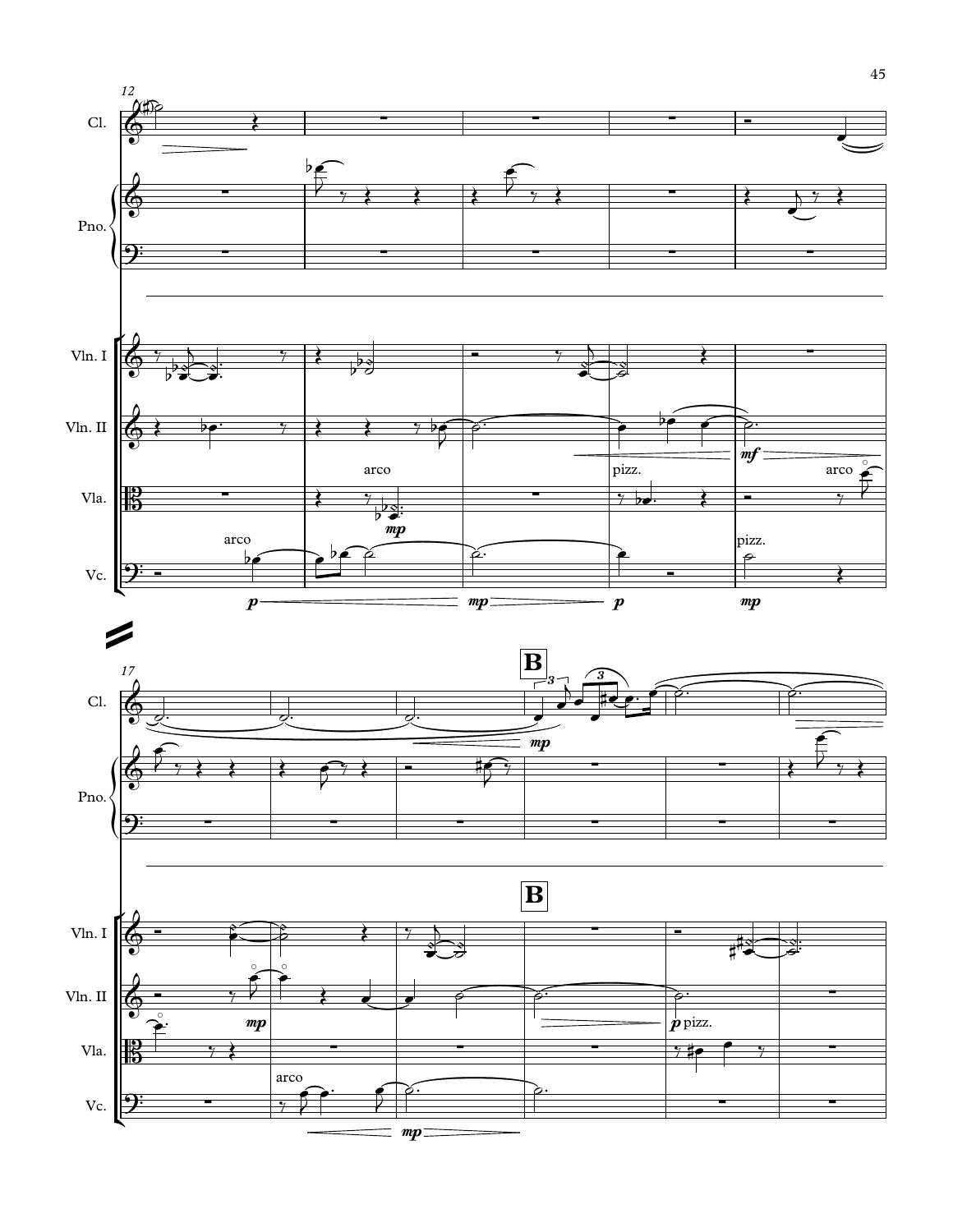